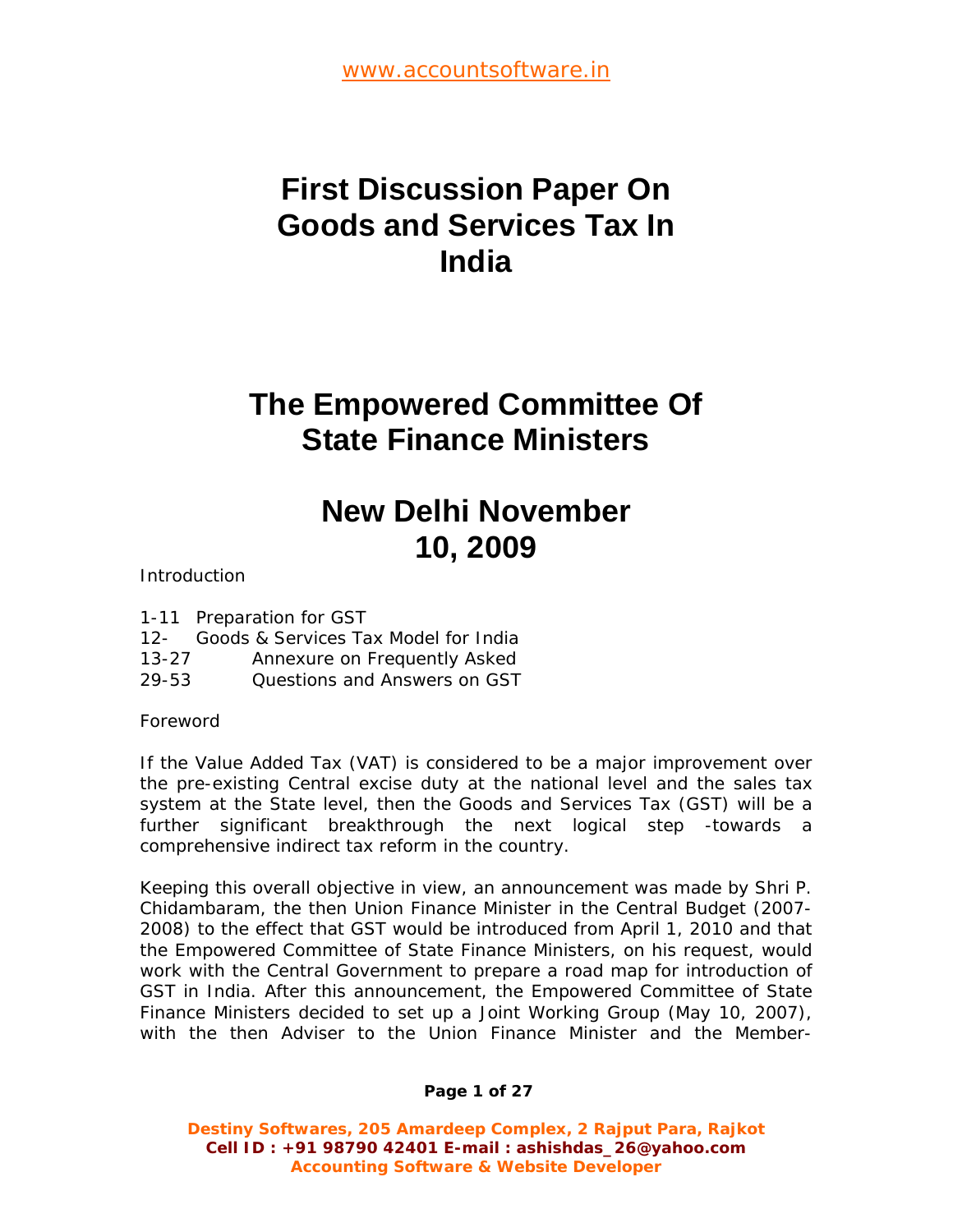Secretary of Empowered Committee as Co-conveners and the concerned Joint Secretaries of the Department of Revenue of Union Finance Ministry and all Finance Secretaries of the States as its members. This Joint Working Group, after intensive internal discussions as well as interaction with experts and representatives of Chambers of Commerce and Industry, submitted its report to the Empowered Committee (November 19, 2007). This report was then discussed in detail in the meeting of Empowered Committee (November 28, 2007). On the basis of this discussion and written observations of the States, certain modifications were made and a final version of the views of Empowered Committee at that stage was prepared and was sent to the Government of India (April 30, 2008). The comments of the Government of India were received on December 12, 2008 and were duly considered by the Empowered Committee (December 16, 2008). It was decided that a Committee of Principal Secretaries/Secretaries of Finance /Taxation and Commissioners of Trade Taxes of the States would be set up to consider these comments, and submit their views. These views were submitted and were accepted in principle by the Empowered Committee (January 21, 2009). Consequent upon this in-principle acceptance, a Working Group, consisting of the concerned officials of the State Governments was formed who, in close association with senior representatives of the Government of India, submitted their recommendations in detail on the structure of GST. An important interaction has also recently taken place between Shri Pranab Mukherjee, the Union Finance Minister and the Empowered Committee (October 19, 2009) on the related issue of compensation for loss of the States on account of phasing out of CST. The Empowered Committee has now taken a detailed view on the recommendations of the Working Group of officials and other related matters. This detailed view of the Empowered Committee on the structure of GST is now presented in terms of the First Discussion Paper, along with an Annexure on Frequently Asked Questions and Answers on GST, for discussions with industry, trade, agriculture and people at large.

The Discussion Paper is divided into four sections. Since GST would be further improvement over the VAT, Section 1 begins with a brief reference to the process of introduction of VAT at the Centre and the States and also indicates the precise points where there is a need for further improvement. This section also shows how the GST can bring about this improvement. With this as the background for justification of GST, Section 2 then describes the process of preparation for GST. Thereafter, Section 3 presents in detail the comprehensive structure of the GST model. For illustrating this GST model further, there is in the end an Annexure on Frequently Asked Questions and Answers. This Discussion Paper has been the result of truly collective efforts on the basis of hard work of all the concerned officials of the States, the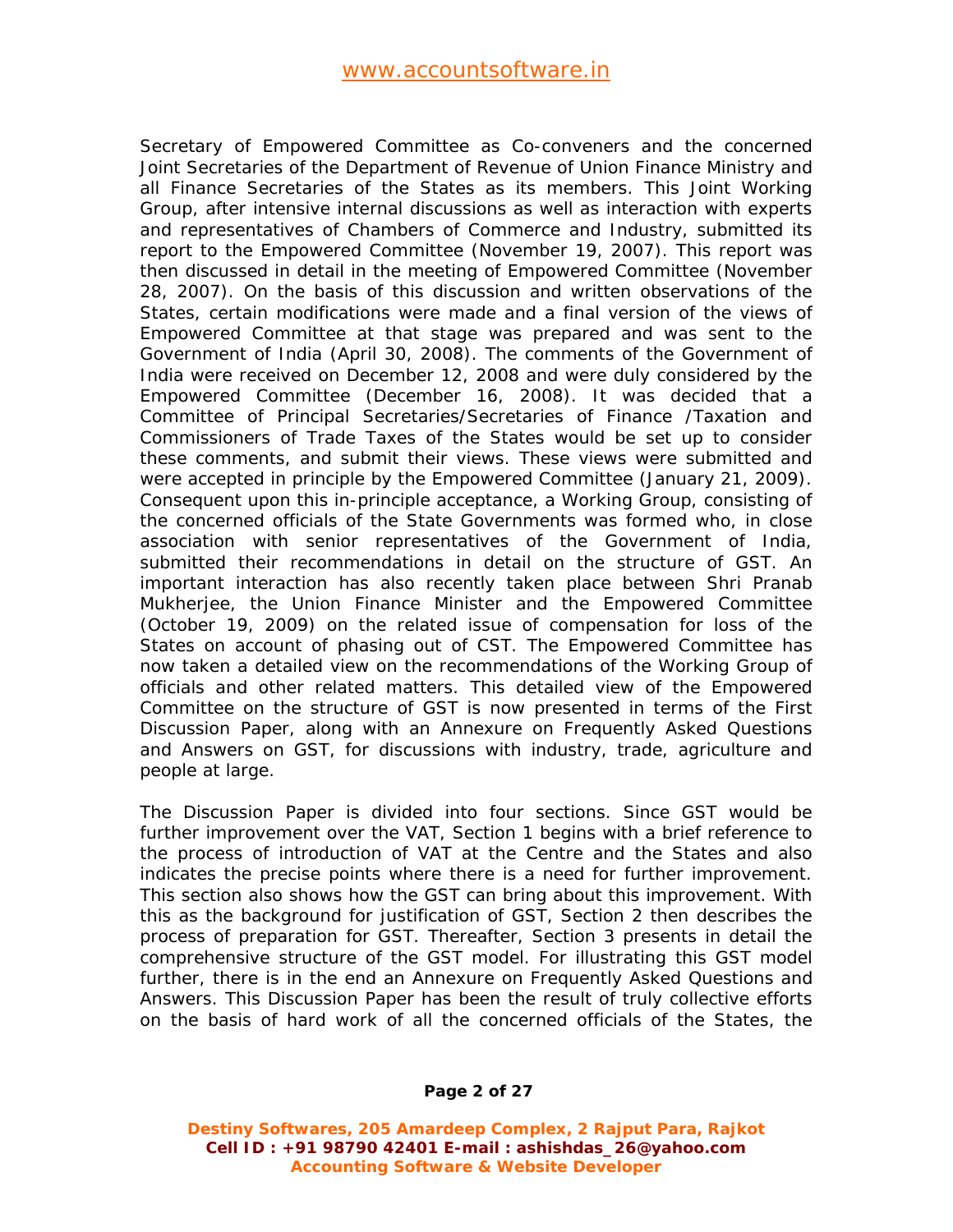officials of Empowered Committee Secretariat and the Adviser and officials of the Union Finance Ministry, the

Counsel and active participation of Finance Ministers and concerned Senior Ministers of the States at each stage, and the encouragement and advice of the Union Finance Minister. With the release of this First Discussion Paper and the Annexure on Frequently Asked Questions and Answers, we now sincerely invite interaction with the representatives of industry, trade, agriculture and common people. This interaction and campaign will immediately start at the national level and at the State levels. As a part of this interaction, we look forward to receiving the views of industry, trade, agriculture as well as consumers in a time-bound manner.

Asim Kumar Dasgupta Chairman,

Empowered Committee of State Finance Ministers & Minister of Finance & Excise, Government of West Bengal

New Delhi, November 10, 2009

# **1. Introduction**

#### **1.1**

Introduction of the Value Added Tax (VAT) at the Central and the State level has been considered to be a major step -an important breakthrough -in the sphere of indirect tax reforms in India. If the VAT is a major improvement over the pre-existing Central excise duty at the national level and the sales tax system at the State level, then the Goods and Services Tax (GST) will indeed be a further significant improvement -the next logical step -towards a comprehensive indirect tax reforms in the country.

# **1.2**

Keeping this objective in view, an announcement was made by the then Union Finance Minister in the Central Budget (2007-08) to the effect that GST would be introduced with effect from April 1, 2010 and that the Empowered Committee of State Finance Ministers, on his request, would work with the Central Government to prepare a road map for introduction of GST in India. After this announcement, the Empowered Committee of State Finance Ministers decided to set up a Joint Working Group (May 10, 2007), with the then Adviser to the Union Finance Minister and Member-Secretary of the Empowered Committee as its Co-conveners and concerned four Joint Secretaries of the Department of Revenue of Union Finance Ministry and all Finance Secretaries of the States as its members. This Joint Working Group got itself divided into three Sub-Groups and had several rounds of internal

#### **Page 3 of 27**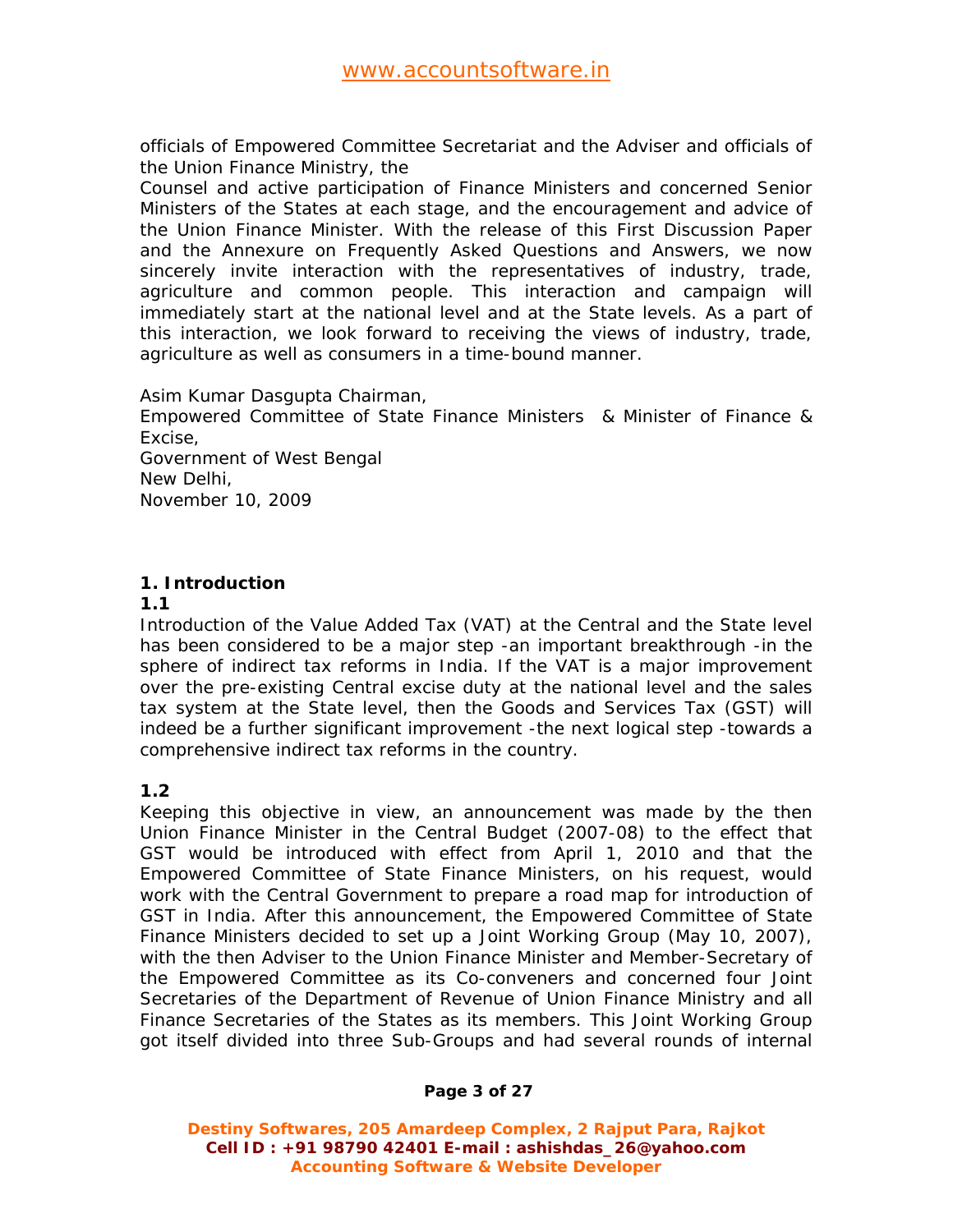discussions as well as interaction with experts and representatives of Chambers of Commerce & Industry. On the basis of these discussions and interaction, the Sub-Groups submitted their reports which were then integrated and consolidated into the report of Joint Working Group (November 19, 2007).

## **1.3**

This report was discussed in detail in the meeting of the Empowered Committee on November 28, 2007, and the States were also requested to communicate their observations on the report in writing. On the basis of these discussions in the Empowered Committee and the written observations, certain modifications were considered necessary and were discussed with the Co-conveners and the representatives of the Department of Revenue of Union Finance Ministry. With the modifications duly made, a final version of the views of Empowered Committee on the model and road map for the GST was prepared (April 30, 2008). These views of Empowered Committee were then sent to the Government of India, and the comments of Government of India were received on December 12, 2008. These comments were duly considered by the Empowered Committee (December 16, 2008), and it was decided that a Committee of Principal

Secretaries/Secretaries of Finance/Taxation and Commissioners of Trade Taxes of the States would be set up to consider these comments, and submit their views. These views were submitted and were accepted in principle by the Empowered Committee (January 21, 2009). As a follow-up of this inprinciple acceptance, a Working Group consisting of the concerned officials of the State Governments was formed who, in association with senior representatives of Government of India, submitted their recommendations in detail on the structure of GST. An important interaction has also recently taken place between Shri Pranab Mukherjee, the Union Finance Minister and the Empowered Committee (October 19, 2009) on the related issue of compensation for loss of the States on account of phasing out of CST. The Empowered Committee has now taken a detailed view on the recommendations of the Working Group of officials and other related matters. This detailed view is now presented in terms of the First Discussion Paper, along with an Annexure on Frequently Asked Questions and Answers on GST, for discussion with industry, trade, agriculture and people at large. Since the GST at the Centre and States would be a further improvement over the VAT, a brief recalling of the process of introduction of VAT in India is worthwhile. Value Added Tax at the Central and the State level

### **1.4**

Prior to the introduction of VAT in the Centre and in the States, there was a burden of multiple taxation in the pre-existing Central excise duty and the State sales tax systems. Before any commodity was produced, inputs were

#### **Page 4 of 27**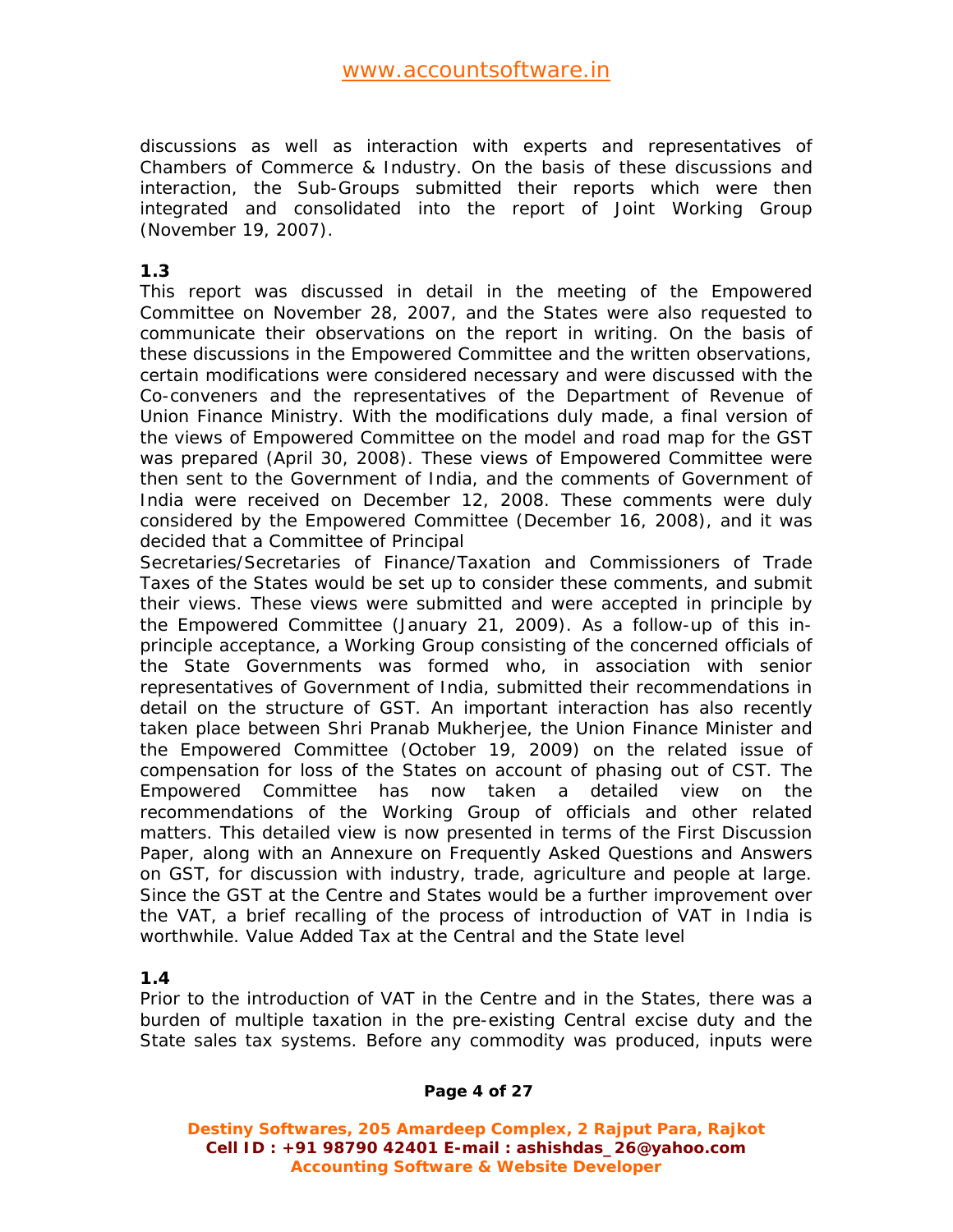first taxed, and then after the commodity got produced with input tax load, output was taxed again. This was causing a burden of multiple taxation (i.e. "tax on tax") with a cascading effect. Moreover, in the sales tax structure, when there was also a system of multi-point sales taxation at subsequent levels of distributive trade, then along with input tax load, burden of sales tax paid on purchase at each level was also added, thus aggravating the cascading effect further.

# **1.5**

When VAT is introduced in place of Central excise duty, a set-off is given, i.e., a deduction is made from the overall tax burden for input tax. In the case of VAT in place of sales tax system, a set-off is given from tax burden not only for input tax paid but also for tax paid on previous purchases. With VAT, the problem of "tax on tax" and related burden of cascading effect is thus removed. Furthermore, since the benefit of set-off can be obtained only if tax is duly paid on inputs (in the case of Central VAT), and on both inputs and on previous purchases (in the case of State VAT), there is a built-in check in the VAT structure on tax compliance in the Centre as well as in the States, with expected results in terms of improvement in transparency and reduction in tax evasion. For these beneficial effects, VAT has now been introduced in more than 150 countries, including several federal countries. In Asia, it has now been introduced in almost all the countries.

### **1.6**

In India, VAT was introduced at the Central level for a selected number of commodities in terms of MODVAT with effect from March 1, 1986, and in a step-by-step manner for all commodities in terms of CENVAT in 2002-03. Subsequently, after Constitutional Amendment empowering the Centre to levy taxes on services, these service taxes were also added to CENVAT in 2004-05. Although the growth of tax revenue from the Central excise has not always been especially high, the revenue growth of combined CENVAT and service taxes has been significant.

# **1.7**

Introduction of VAT in the States has been a more challenging exercise in a federal country like India, where each State, in terms of Constitutional provision, is sovereign in levying and collecting State taxes. Before introduction of VAT, in the sales tax regime, apart from the problem of multiple taxation and burden of adverse cascading effect of taxes as already mentioned, there was also no harmony in the rates of sales tax on different commodities among the States. Not only were the rates of sales tax numerous (often more than ten in several States), and different from one another for the same commodity in different States, but there was also an unhealthy competition among the States in terms of sales tax rates -so-

#### **Page 5 of 27**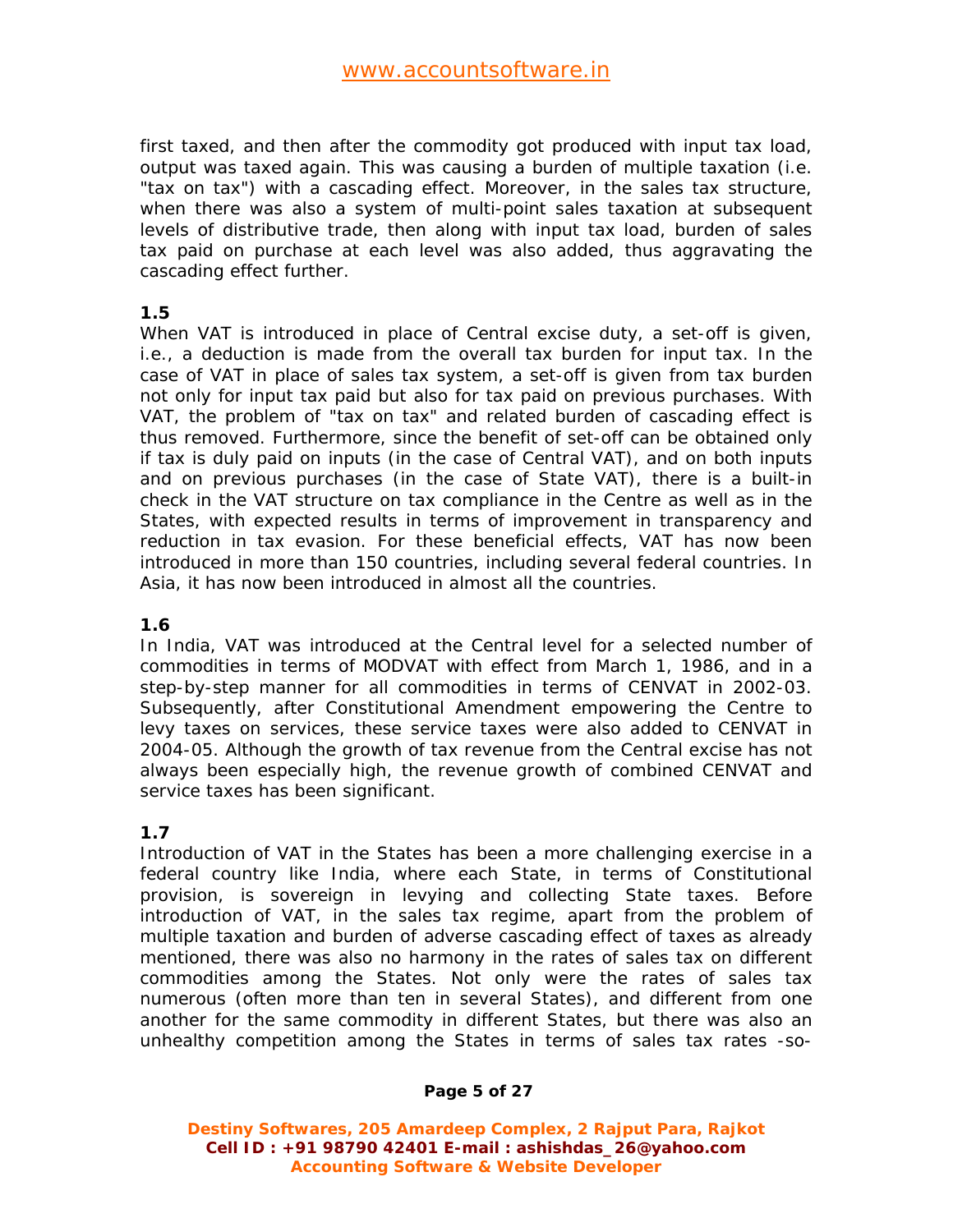called "rate war" often resulting in, revenue-wise, a counterproductive situation.

# **1.8**

It is in this background that attempts were made by the States to introduce a harmonious VAT in the States, keeping at the same time in mind the issue of sovereignty of the States regarding the State tax matters. The first preliminary discussion on State-level VAT took place in a meeting of Chief Ministers convened by Dr. Manmohan Singh, the then Union Finance Minister in 1995. In this meeting, the basic issues on VAT were discussed in general terms and this was followed up by periodic interactions of State Finance Ministers. Thereafter, in a significant meeting of all the Chief Ministers, convened on November 16, 1999 by Shri Yashwant Sinha, the then Union Finance Minister, two important decisions, among others, were taken. First, before the introduction of State-

level VAT, the unhealthy sales tax "rate war" among the States would have to end, and sales tax rates would need to be harmonized by implementing uniform floor rates of sales tax for different categories of commodities with effect from January 1, 2000. Secondly, on the basis of achievement of the first objective, steps would be taken by the States for introduction of Statelevel VAT after adequate preparation. For implementing these decisions, a Standing Committee of State Finance Ministers was formed which was then made an Empowered Committee of State Finance Ministers.

# **1.9**

 Thereafter, the Empowered Committee has met regularly. All the decisions were taken on the basis of consensus. On the strength of these repeated discussions and collective efforts, involving the Ministers and the concerned officials, it was possible within a period of about a year and a half to achieve nearly 98 per cent success in the first objective, namely, harmonization of sales tax structure through implementation of uniform floor rates of sales tax.

# **1.10**

After reaching this stage, steps were initiated for systematic preparation for introduction of State-level VAT. In order again to avoid any unhealthy competition among the States which may lead to distortions in manufacturing and trade, attempts have been made from the very beginning to harmonies the VAT design in the States, keeping also in view the distinctive features of each State and the need for federal flexibility. This has been done by the States collectively agreeing, through discussions in the Empowered Committee, to certain common points of convergence regarding VAT, and allowing at the same time certain flexibility to accommodate the local characteristics of the States. In the course of these discussions,

### **Page 6 of 27**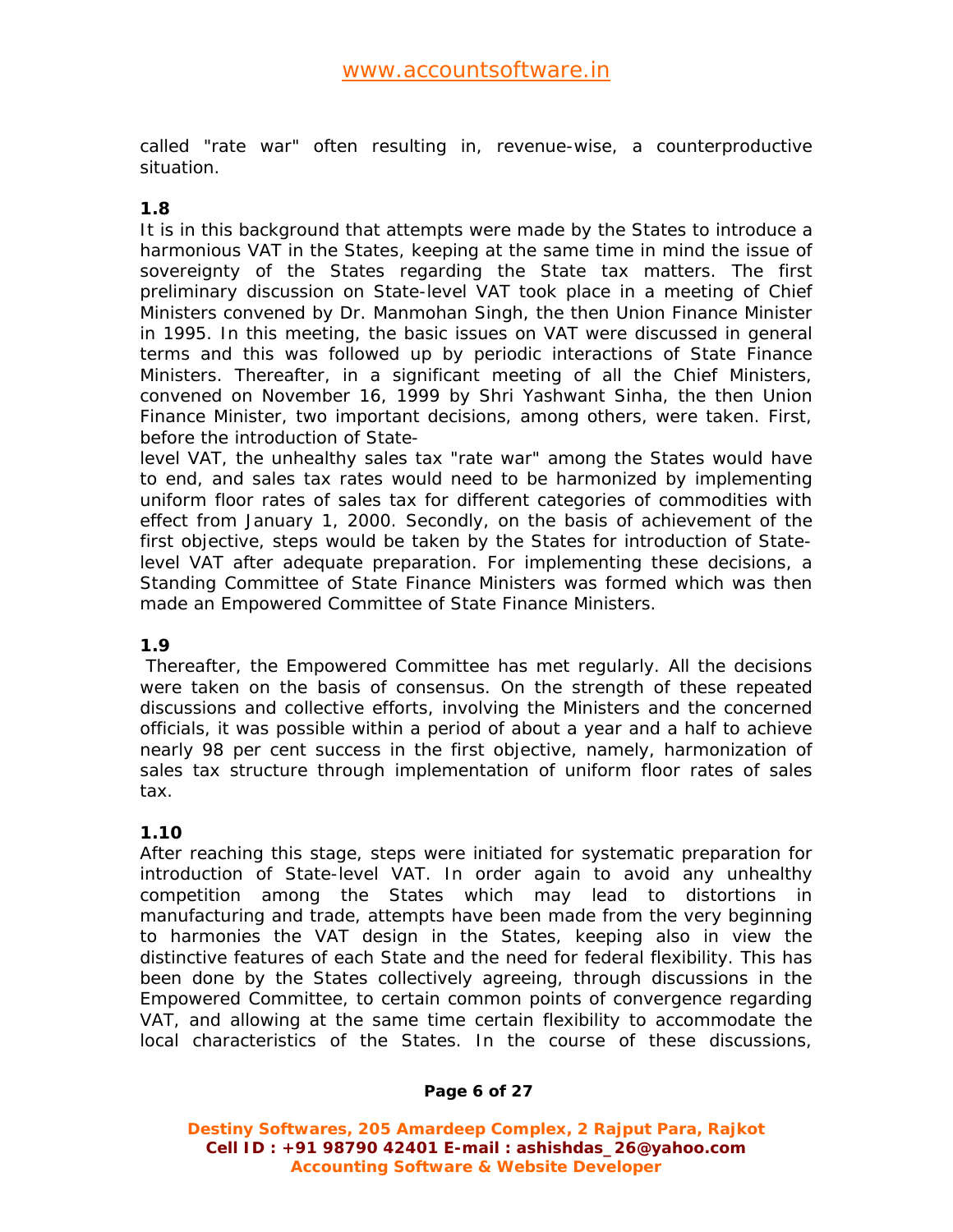references to the Tenth Five Year Plan Report of the Advisory Group on Tax Policies & Tax Administration (2001) and the report of Kelkar (Chairman) Task Force were helpful.

# **1.11**

Along with these measures, steps were taken for necessary training, computerization and interaction with trade and industry. While these preparatory steps were taken, the Empowered Committee got a significant support from Shri P. Chidambaram, the then Union 7 Finance Minister, when he responded positively in providing Central financial support to the States in the event of loss of revenue in transitional years of implementations of VAT.

# **1.12**

As a consequence of all these steps, the States started implementing VAT beginning April 1, 2005. After overcoming the initial difficulties, all the States and Union territories have now implemented VAT. The Empowered Committee has been monitoring closely the process of implementation of State-level VAT, and deviations from the agreed VAT rates has been contained to less than 3 per cent of the total list of commodities. Responses of industry and also of trade have been indeed encouraging. The rate of growth of tax revenue has nearly doubled from the average annual rate of growth in the pre-VAT five year period after the introduction of VAT. Justification of GST

# **1.13**

Despite this success with VAT, there are still certain shortcomings in the structure of VAT both at the Central and at the State level. The shortcoming in CENVAT of the Government of India lies in no inclusion of several Central taxes in the overall framework of CENVAT, such as additional customs duty, surcharges, etc., and thus keeping the benefits of comprehensive input tax and service tax set-off out of reach for manufacturers/ dealers. Moreover, no step has yet been taken to capture the value-added chain in the distribution trade below the manufacturing level in the existing scheme of CENVAT. The introduction of GST at the Central level will not only include comprehensively more indirect Central taxes and integrate goods and service taxes for the purpose of set-off relief, but may also lead to revenue gain for the Centre through widening of the dealer base by capturing value addition in the distributive trade and increased compliance.

### **1.14**

In the existing State-level VAT structure there are also certain shortcomings as follows. There are, for instance, even now, several taxes which are in the nature of indirect tax on goods and services, such as luxury tax, entertainment tax, etc., and yet not subsumed in the VAT. Moreover, in the

### **Page 7 of 27**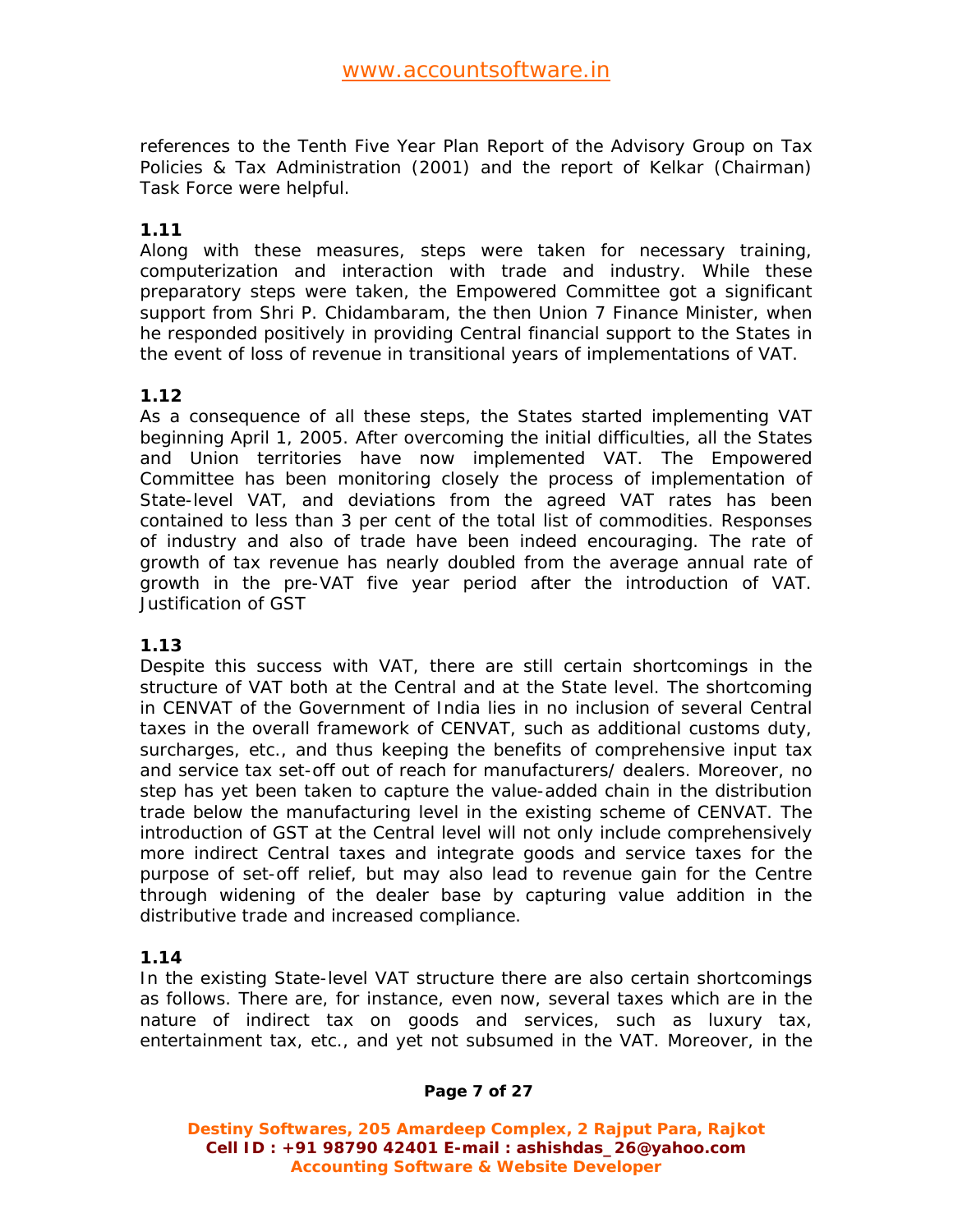present State-level VAT scheme, CENVAT load on the goods remains included in the value of goods to be taxed under State VAT, and contributing to that extent a cascading effect on account of CENVAT element. This CENVAT load needs to be removed. Furthermore, any commodity, in general, is produced on the basis of physical inputs as well as services, and there should be integration of VAT on goods

With tax on services at the State level as well, and at the same time there should also be removal of cascading effect of service tax. In the GST, both the cascading effects of CENVAT and service tax are removed with set-off, and a continuous chain of setoff from the original producer's point and service provider's point upto the retailer's level is established which reduces the burden of all cascading effects. This is the essence of GST, and this is why GST is not simply VAT plus service tax but an improvement over the previous system of VAT and disjointed service tax. However, for this GST to be introduced at the State-level, it is essential that the States should be given the power of levy of taxation of all services. This power of levy of service taxes has so long been

only with the Centre. A Constitutional Amendment will be made for giving this power also to the States. Moreover, with the introduction of GST, burden of Central Sales Tax (CST) will also be removed. The GST at the State-level is, therefore, justified for

(a) additional power of levy of taxation of services for the States,

(b) system of comprehensive set-off relief, including set-off for cascading burden

of CENVAT and service taxes,

(c) subsuming of several taxes in the GST and (d) removal of burden of CST. Because of the removal of cascading effect, the burden of tax under GST on goods will, in general, fall.

### **1.15**

The GST at the Central and at the State level will thus give more relief to industry, trade, agriculture and consumers through a more comprehensive and wider coverage of input tax setoff and service tax set-off, subsuming of several taxes in the GST and phasing out of CST. With the GST being properly formulated by appropriate calibration of rates and adequate compensation where necessary, there may also be revenue/ resource gain for both the Centre and the States, primarily through widening of tax base and possibility of a significant improvement in tax-compliance. In other words, the GST may usher in the possibility of a collective gain for industry, trade, agriculture and common consumers as well as for the Central Government and the State Governments. The GST may, indeed, lead to the possibility of collectively positive-sum game.

# **2. Preparation for GST**

#### **Page 8 of 27**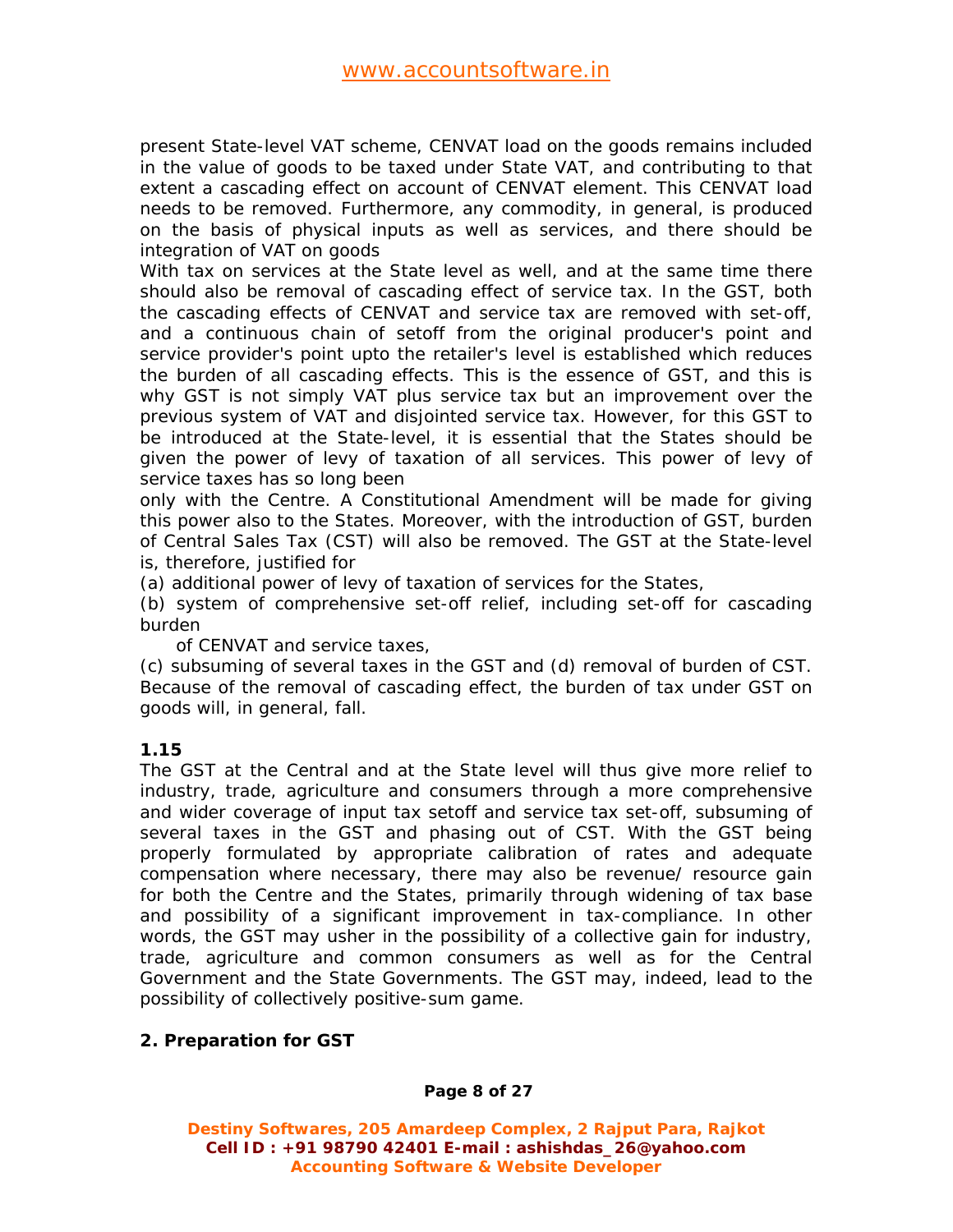# **2.1**

Keeping this significance of GST in view, an announcement was made by the then Union Finance Minister in the Union Budget, as mentioned before, to the effect that GST would be introduced from April 1, 2010, and that the Empowered Committee of State Finance Ministers would work with the Central Government to prepare a road map for introduction of the GST. After this announcement, the Empowered Committee, as stated earlier, had set up a Joint Working Group which submitted a report on a model and road map for GST. After accommodating the views of the States appropriately on this report, the views of the Empowered Committee on the model and road map were sent to the Government of India on 30th April, 2008. The comments of the Government of India were received on 12th December, 2008. These comments were duly considered by the Empowered Committee in its meeting held on 16th December, 2008 and it was decided that a Committee of Principal Secretaries/Secretaries (Finance/Taxation) and Commissioners of Trade Taxes should consider the comments received from the Government of India and submit its views and also work out the Central GST and State GST rates. The Committee held detailed deliberations on 5th and 6th January, 2009, and submitted its recommendations to the Empowered Committee. The Empowered Committee considered these recommendations in its meeting held on 21st January, 2009 and accepted them in principle. The Empowered Committee also decided to constitute a Working Group consisting of Principal Secretaries/ Secretaries (Finance/Taxation) and

Commissioners of Trade Taxes of all States/UTs to give their recommendations on

(a) The commodities and services that should be kept in the exempted list,

(b) The rules and principles of taxing the transactions of services including the transactions in inter-State services, and

(c) Finalization of the model suggested for inter-state transaction/movement of goods including stock transfers in consultation with the State Bank of India and some other nationalized banks. It was also decided that the senior representatives from the Government of India may also be associated. The Working Group deliberated on the issues on 10th February, 2009 and decided to form three Sub Working Groups to deliberate each item in depth. The Reports of the Working Group on the three issues have already been received, and the Empowered Committee has taken a view on these recommendations for concluding the details of GST structure.

# **2.2**

While making this preparation of GST, it was also necessary, as mentioned earlier, to phase out the CST, because it did not carry any set-off relief and there was a distortion in the VAT regime due to export of tax from one State to other State. The Empowered Committee accordingly took a decision to phase out CST on the understanding with the Centre that, since phasing out

### **Page 9 of 27**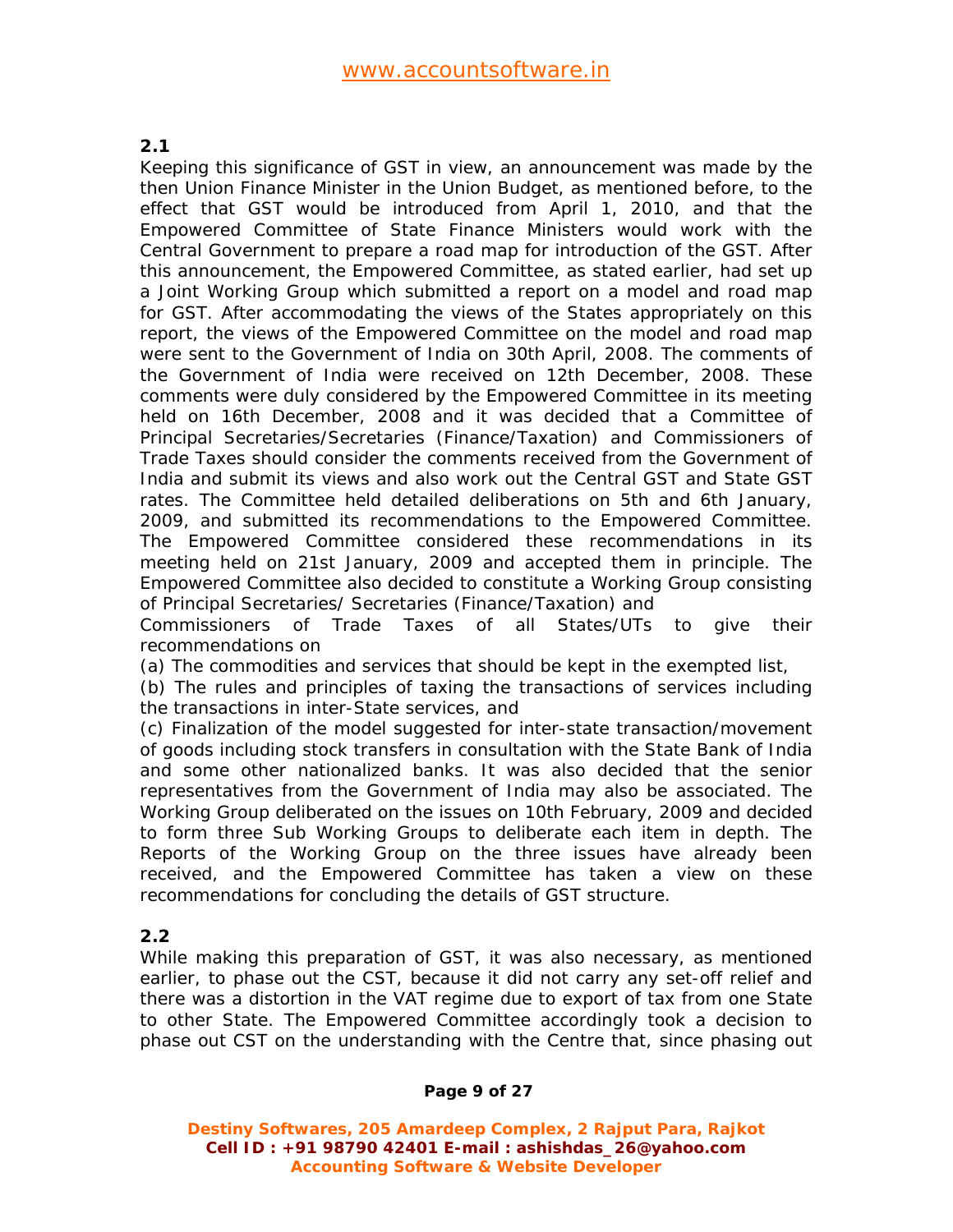of CST would result in a loss of revenue to the States on a permanent basis; an appropriate mechanism to compensate the States for such loss would be worked out. The rate of CST has already been reduced to 2% and will be phased out with effect from the date of introduction of GST on the basis of such GST structure which, with necessary financial support to the States, should adequately compensate for the loss of the States on a permanent basis. With these steps at preparation in mind, it is important now to turn to the proposed model of GST.

# **3. Goods & Services Tax Model For India**

## **3.1**

It is important to take note of the significant administrative issues involved in designing an effective GST model in a federal system with the objective of having an overall harmonious structure of rates. Together with this, there is a need for upholding the powers of Central and State Governments in their taxation matters. Further, there is also the need to propose a model that would be easily implement able, acceptable to stakeholders. Salient features of the GST while being T model generally

# **3.2**

Keeping in view the report of the Joint Working Group on Goods and Services Tax, the views received from the States and Government of India, a dual GST structure with defined functions and responsibilities of the Centre and the States is recommended. An appropriate mechanism that will be binding on both the Centre and the States would be worked out whereby the harmonious rate structure along with the need for further modification could be upheld, if necessary with a collectively agreed Constitutional Amendment. Salient features of the proposed model are as follows:

(i) The GST shall have two components: one levied by the Centre (hereinafter referred to as Central GST), and the other levied by the States (hereinafter referred to as State GST). Rates for Central GST and State GST would be prescribed appropriately, reflecting revenue considerations and acceptability. This dual GST model would be implemented through multiple statutes (one for CGST and SGST statute for every State). However, the basic features of law such as chargeability, definition of taxable event and taxable person, measure of levy including valuation provisions, basis of classification etc. would be uniform across these statutes as far as practicable.

(ii) The Central GST and the State GST would be applicable to all transactions of goods and services made for a consideration except the exempted goods and services, goods which are outside the purview of GST and the transactions which are below the prescribed threshold limits.

(iii) The Central GST and State GST are to be paid to the accounts of the Centre and the States separately. It would have to be ensured that account-

### **Page 10 of 27**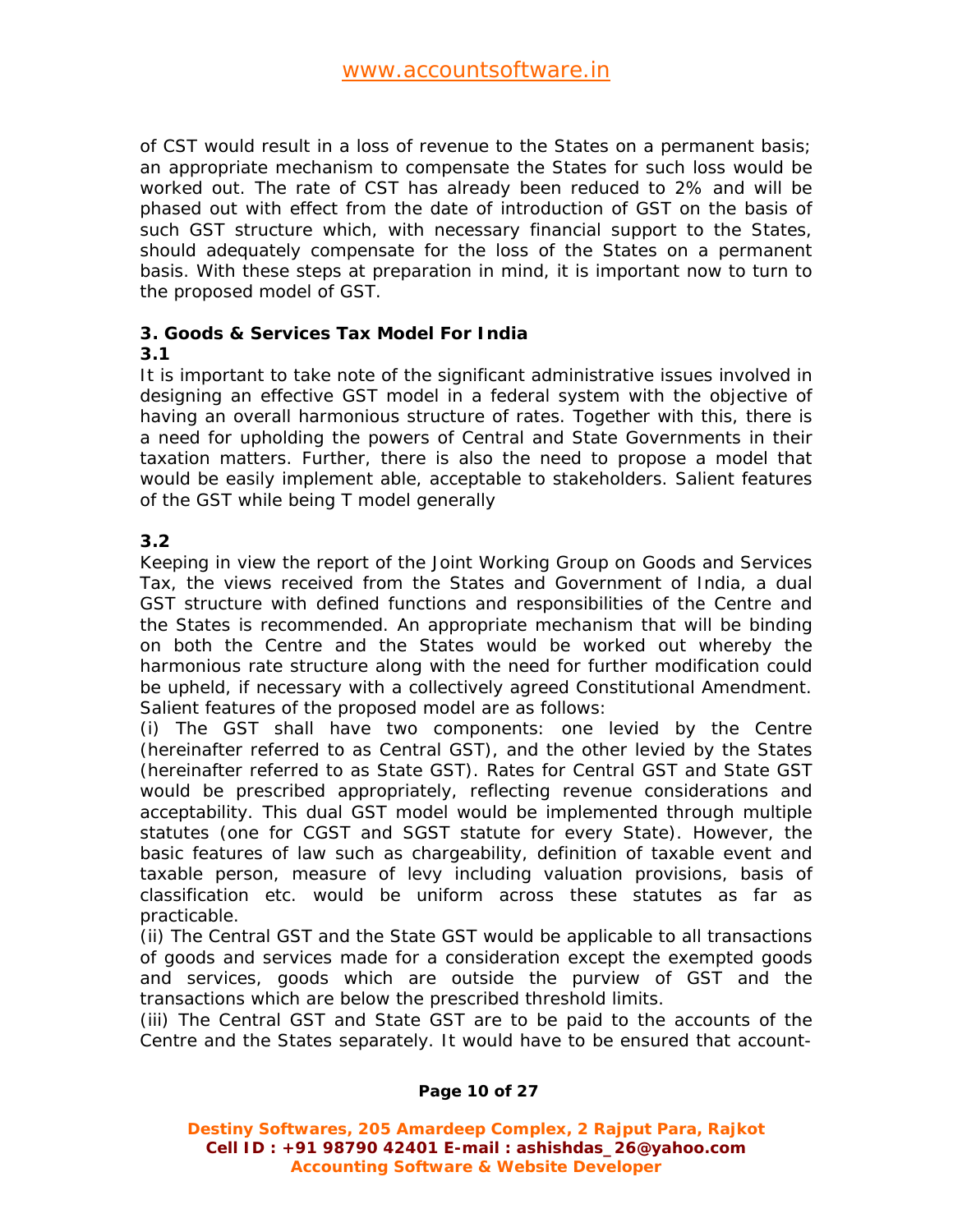heads for all services and goods would have indication whether it relates to Central GST or State GST (with identification of the State to whom the tax is to be credited).

(iv) Since the Central GST and State GST are to be treated separately, taxes paid against the Central GST shall be allowed to be taken as input tax credit (ITC) for the Central GST and could be utilized only against the payment of Central GST. The same principle will be applicable for the State GST. A taxpayer or exporter would have to maintain separate details in books of account for utilization or refund of credit. Further, the rules for taking and utilization of credit for the Central GST and the State GST would be aligned.

(v) Cross utilization of ITC between the Central GST and the State GST would not be allowed except in the case of inter-State supply of goods and services under the IGST model which is explained later.

(vi) Ideally, the problem related to credit accumulation on account of refund of GST should be avoided by both the Centre and the States except in the cases such as exports purchase of capital goods, input tax at higher rate than output tax etc. where, again refund/adjustment should be completed in a time bound manner.

(vii) To the extent feasible, uniform procedure for collection of both Central GST and State GST would be prescribed in the respective legislation for Central GST and State GST.

(viii) The administration of the Central GST to the Centre and for State GST to the States would be given. This would imply that the Centre and the States would have concurrent jurisdiction for the entire value chain and for all taxpayers on the basis of thresholds for goods and services prescribed for the States and the Centre.

(ix) The present threshold prescribed in different State VAT Acts below which VAT is not applicable varies from State to State. A uniform State GST threshold across States is desirable and, therefore, it is considered that a threshold of gross annual turnover of s.10 lakh both for goods and services for all the States and Union Territories may be adopted with adequate compensation for the States (particularly, the States in North-Eastern Region and Special Category States) where lower threshold had prevailed in the VAT regime. Keeping in view the interest of small traders and small scale industries and to avoid dual control, the States also considered that the threshold for Central GST for goods may be kept at Rs.1.5 crore and the threshold for Central GST for services may also be appropriately high. It may be mentioned that even now there is a separate threshold of services (Rs. 10 lakh) and goods (Rs. 1.5 crore) in the Service Tax and CENVAT.

(x) The States are also of the view that Composition/ Compounding Scheme for the purpose of GST should have an upper ceiling on gross annual turnover and a floor tax rate with respect to gross annual turnover. In particular, there would be a compounding cut-off at Rs. 50 lakh of gross annual turn over and a floor rate of 0.5% across the States. The scheme

#### **Page 11 of 27**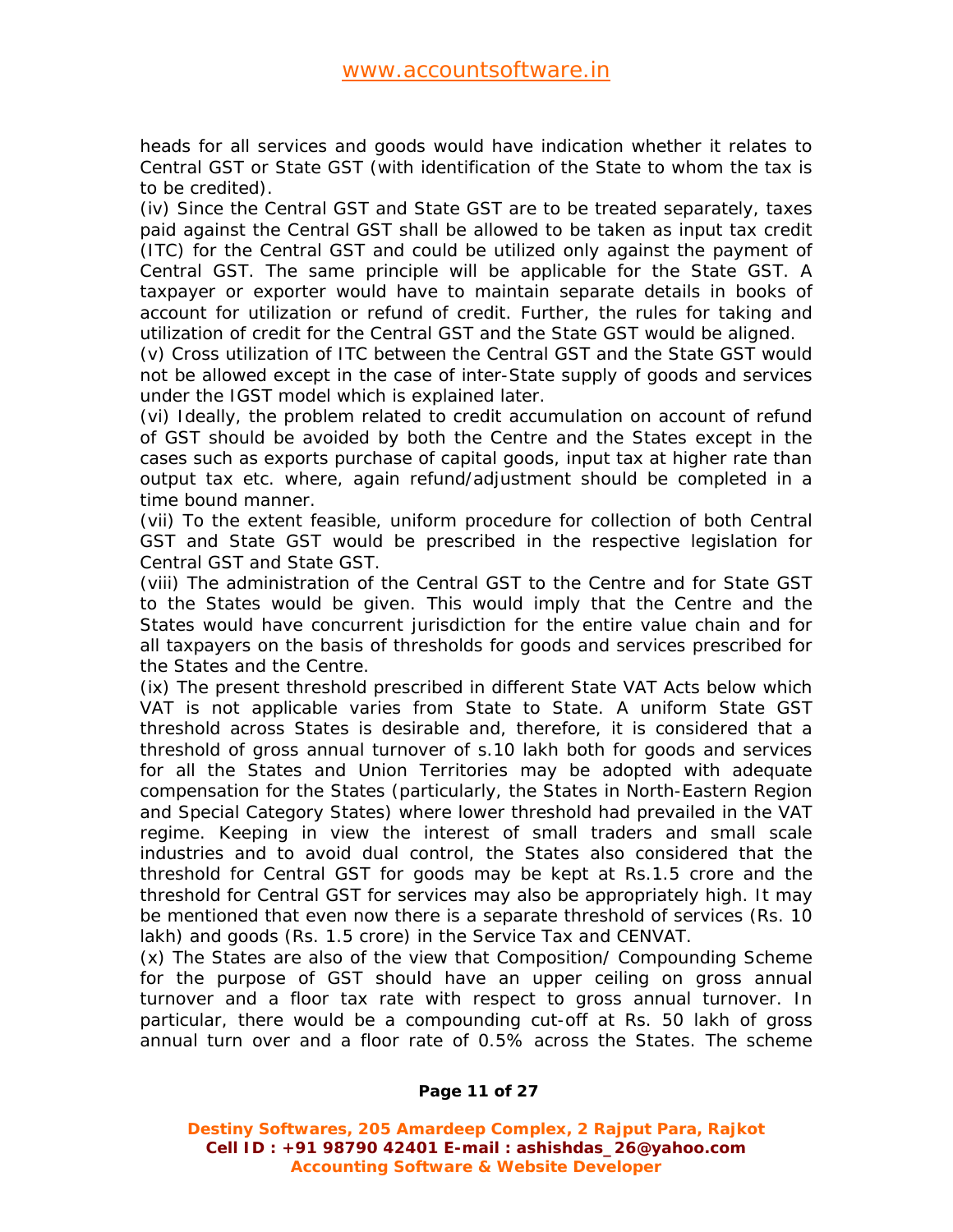would also allow option for GST registration for dealers with turnover below the compounding cut-off.

(xi) The taxpayer would need to submit periodical returns, in common format as far as possible, to both the Central GST authority and to the concerned State GST authorities.

(xii) Each taxpayer would be allotted a PAN-linked taxpayer identification number with a total of13/15 digits. This would bring the GST PAN-linked system in line with the prevailing PAN-based system for Income tax, facilitating data exchange and taxpayer compliance.

xiii) Keeping in mind the need of tax payer's convenience, functions such as assessment, enforcement, scrutiny and audit would be undertaken by the authority which is collecting the tax, with information sharing between the Centre and the States. Central and State Taxes to be subsumed under GST

# **3.3**

The various Central, State and Local levies were examined to identify their possibility of being subsumed under GST. While identifying, the following principles were kept in mind:

(i) Taxes or levies to be subsumed should be primarily in the nature of indirect taxes, either on the supply of goods or on the supply of services.

(ii) Taxes or levies to be subsumed should be part of the transaction chain which commences with import/ manufacture/ production of goods or provision of services at one end and the consumption of goods and services at the other.

(iii) The subjugations should result in free flow of tax credit in intra and inter-State levels.

(iv) The taxes, levies and fees that are not specifically related to supply of goods & services should not be subsumed under GST.

(v) Revenue fairness for both the Union and the States individually would need to be attempted.

# **3.4**

On application of the above principles, it is recommended that the following Central Taxes should be, to begin with, subsumed under the Goods and Services Tax:

(i) Central Excise Duty

(ii)Additional Excise Duties

(iii)The Excise Duty levied under the Medicinal and Toiletries Preparation Act

(iv) Service Tax

(v) Additional Customs Duty, commonly known as Countervailing Duty (CVD)

(vi) Special Additional Duty of Customs - 4% (SAD)

(vii) Surcharges, and

(viii) Cesses.

### **Page 12 of 27**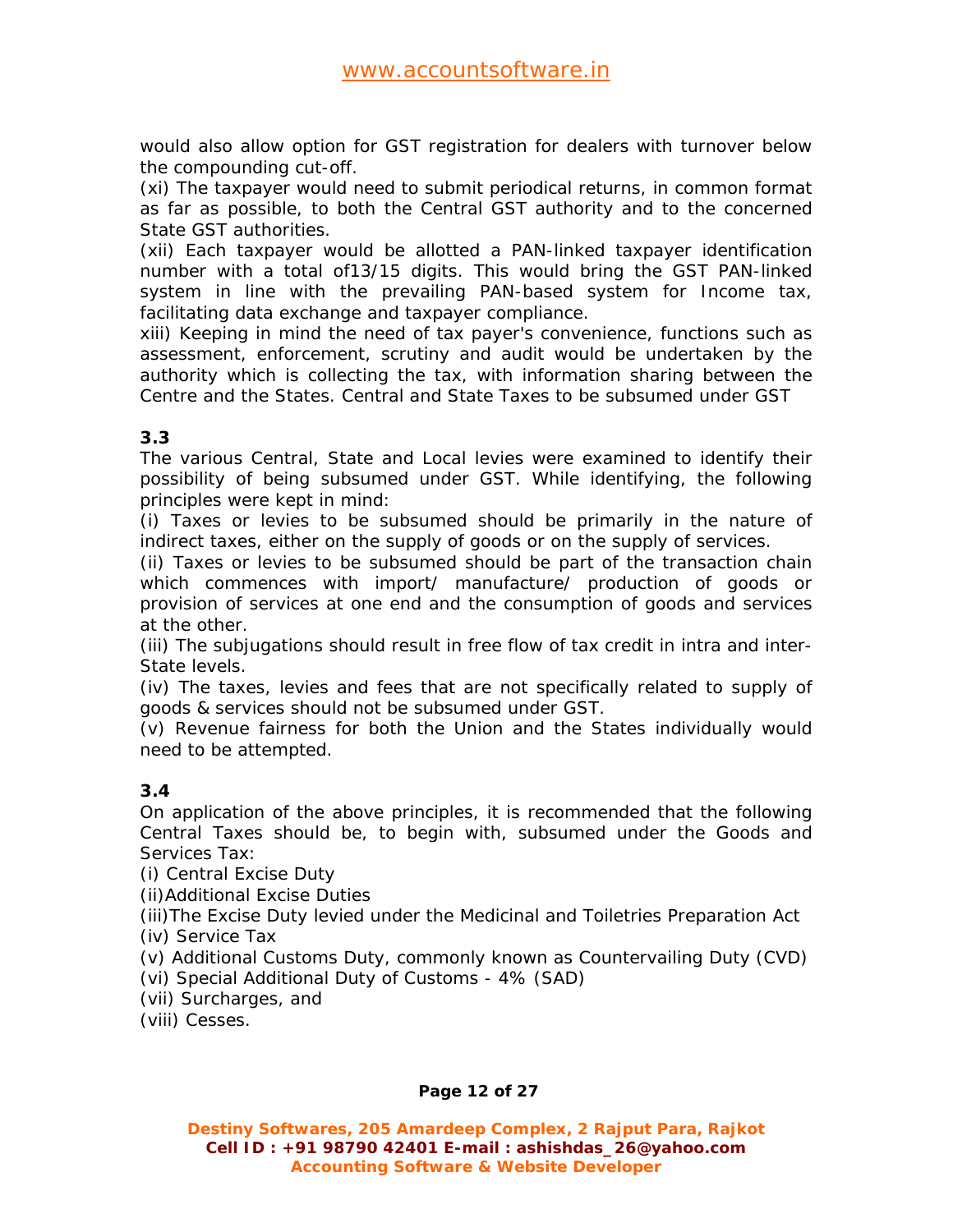Following State taxes and levies would be, to begin with, subsumed under GST:

(i) VAT / Sales tax

(ii) Entertainment tax (unless it is levied by the local bodies).

(iii) Luxury tax

(iv) Taxes on lottery, betting and gambling.

(v) State Cesses and Surcharges in so far as they relate to supply of goods and services.

(vi) Entry tax not in lieu of Octroi. Purchase tax: Some of the States felt that they are getting substantial revenue from Purchase Tax and, therefore, it should not be subsumed under GST while majority of the States were of the view that no such exemptions should be given. The difficulties of the food grains producing States and certain other States were appreciated as substantial revenue is being earned by them from Purchase Tax and it was, therefore, felt that in case Purchase Tax has to be subsumed then adequate and continuing compensation has to be provided to such States. This issue is being discussed in consultation with the Government of India. Tax on items containing Alcohol: Alcoholic

Beverages would be kept out of the purview of GST. Sales Tax/VAT can be continued to be levied on alcoholic beverages as per the existing practice. In case it has been made Vat able by some States, there is no objection to that. Excise Duty, which is presently being levied by the States, may not be also affected. Tax on Tobacco products: Tobacco products would be subjected to GST with ITC. Centre may be allowed to levy excise duty on tobacco products over and above GST without ITC. Tax on Petroleum Products: As far as petroleum products are concerned, it was decided that the basket of petroleum products, i.e. crude, motor spirit (including ATF) and HSD would be kept outside GST as is the prevailing practice in India. Sales Tax could continue to be levied by the States on these products with prevailing floor rate. Similarly, Centre could also continue its levies. A final view whether Natural Gas should be kept outside the GST will be taken after further deliberations. Taxation of Services : As indicated earlier, both the Centre and the States will have concurrent power to levy tax on all goods and services. In the case of States, the principle for taxation of intra-State and inter-State has already been formulated by the Working Group of Principal Secretaries/Secretaries of Finance/Taxation and Commissioners of Trade Taxes with senior representatives of Department of Revenue, Government of India. For inter-State transactions an innovative model of Integrated GST will be adopted by appropriately aligning and integrating CGST and SGST. The working of this model is elaborated below.

# **3.5**

Inter-State Transactions of Goods and Services The Empowered Committee has accepted the recommendations of the Working Group of concerned

### **Page 13 of 27**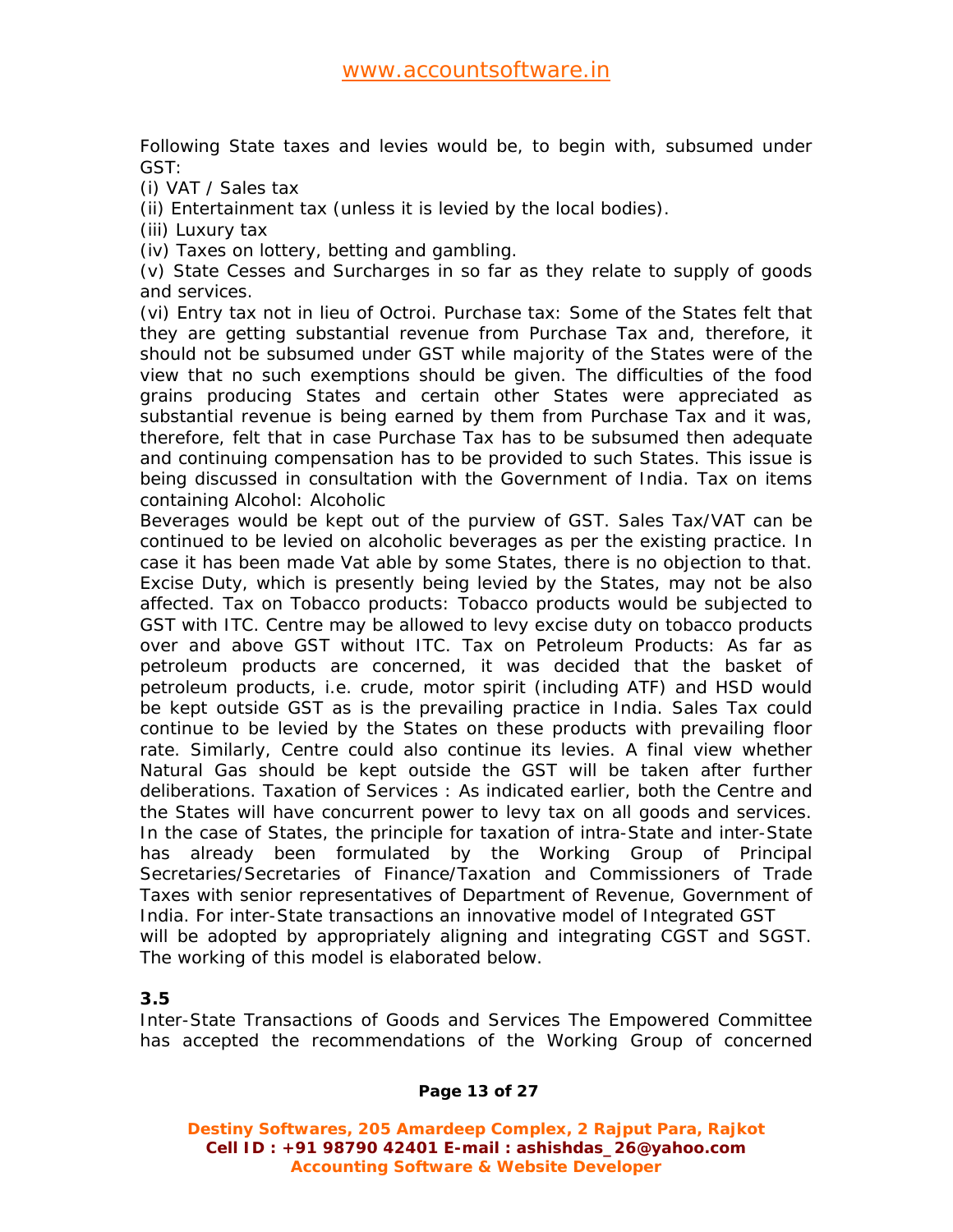officials of Central and State Governments for adoption of IGST model for taxation of inter-State transaction of Goods and Services. The scope of IGST Model is that Centre would levy IGST which would be CGST plus SGST on all inter-State transactions of taxable goods and services with appropriate provision for consignment or stock transfer of goods and services. The inter-State seller will pay IGST on value addition after adjusting available credit of IGST, CGST, and SGST on his purchases. The Exporting State will transfer to the Centre the credit of SGST used in payment of IGST. The Importing dealer will claim credit of IGST while discharging his output tax liability in his own State. The Centre will transfer to the importing State the credit of IGST used in payment of SGST. The relevant information will also be submitted to the Central Agency which will act as a clearing house mechanism, verify the claims and inform the respective governments to transfer the funds. The major advantages of IGST Model are:

(a) Maintenance of uninterrupted ITC chain on interstate transactions.

(b) No upfront payment of tax or substantial blockage of funds for the inter-State seller or buyer.

(c)No refund claim in exporting State, as ITC is used up while paying the tax. (d)Self monitoring model.

(e)Level of computerization is limited to inter-State dealers and Central and State Governments should be able to computerize their processes expeditiously.

(f)As all inter-State dealers will be e-registered and correspondence with them will be by e-mail, the compliance level will improve substantially.

(g)Model can take 'Business to Business' as well as 'Business to Consumer' transactions into account.

### **3.6**

GST Rate Structure the Empowered Committee has decided to adopt a tworate structure -a lower rate for necessary items and goods of basic importance and a standard rate for goods in general. There will also be a special rate for precious metals and a list of exempted items. For upholding of special needs of each State as well as a balanced approach to federal flexibility, and also for facilitating the introduction of GST, it is being discussed whether the exempted list under VAT regime including Goods of Local Importance may be retained in the exempted list under State GST in the initial years. It is also being discussed whether the Government of India may adopt, to begin with, a similar approach towards exempted list under the CGST. The States are of the view that for CGST relating to goods, the Government of India may also have a two-rate structure, with conformity in the levels of rate under the SGST. For taxation of services, there may be a single rate for both CGST and SGST. The exact value of the SGST and CGST rates, including the rate for services, will be made known duly in course of appropriate legislative actions.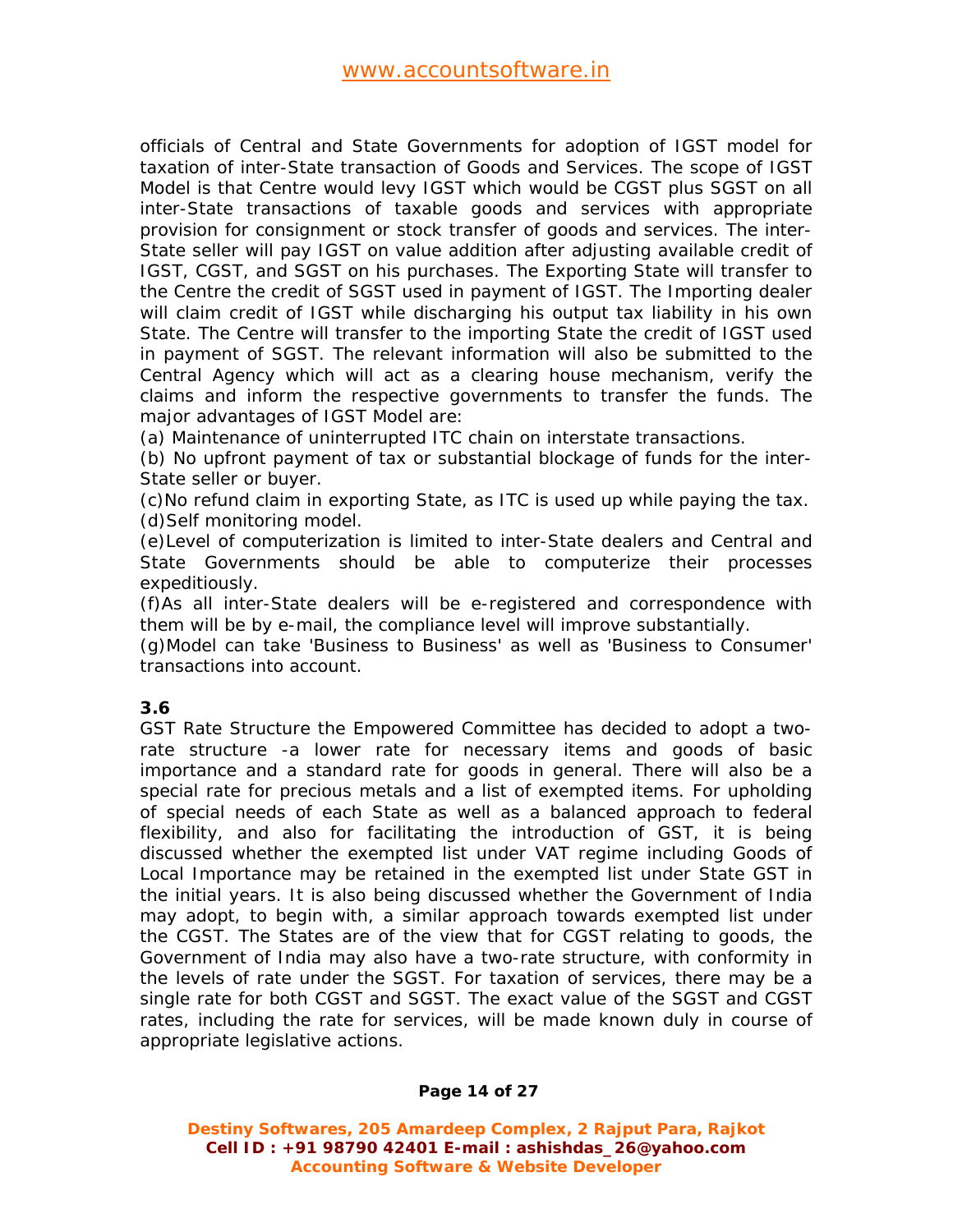# **3.7**

Zero Rating of Exports Exports would be zero-rated. Similar benefits may be given to Special Economic Zones (SEZs). However, such benefits will only be allowed to the processing zones of the SEZs. No benefit to the sales from an SEZ to Domestic Tariff Area (DTA) will be allowed.

# **3.8**

GST on Imports: The GST will be levied on imports with necessary Constitutional

Amendments. Both CGST and SGST will believed on import of goods and services into the country. The incidence of tax will follow the destination principle and the tax revenue in case of SGST will accrue to the State where the imported goods and services are consumed. Full and complete set-off will be available on the GST paid on import on goods and services.

# **3.9**

Special Industrial Area Scheme After the introduction of GST, the tax exemptions, remissions etc. related to industrial incentives should be converted, if at all needed, into cash refund schemes after collection of tax, so that the GST scheme on the basis of a continuous chain of set-offs is not disturbed. Regarding Special Industrial Area Schemes, it is clarified that such exemptions, remissions etc. would continue up to legitimate expiry time both for the Centre and the States. Any new exemption, remission etc. or continuation of earlier exemption, remission etc. would not be allowed. In such cases, the Central and the State Governments could provide reimbursement after collecting GST.

# **3.10**

IT Infrastructure After acceptance of IGST Model for Inter-State transactions, the major responsibilities of IT infrastructural requirement will be shared by the Central Government through the use of its own IT infrastructure facility. The issues of tying up the State Infrastructure facilities with the Central facilities as well as further improvement of the States' own IT infrastructure, including TINXSYS, is now to be addressed expeditiously and in a time bound manner.

# **3.11**

Constitutional Amendments, Legislations and Rules for administration of CGST and SGST It is essential to have Constitutional Amendments for empowering the States for levy of service tax, GST on imports and consequential issues as well as corresponding Central and State legislations

### **Page 15 of 27**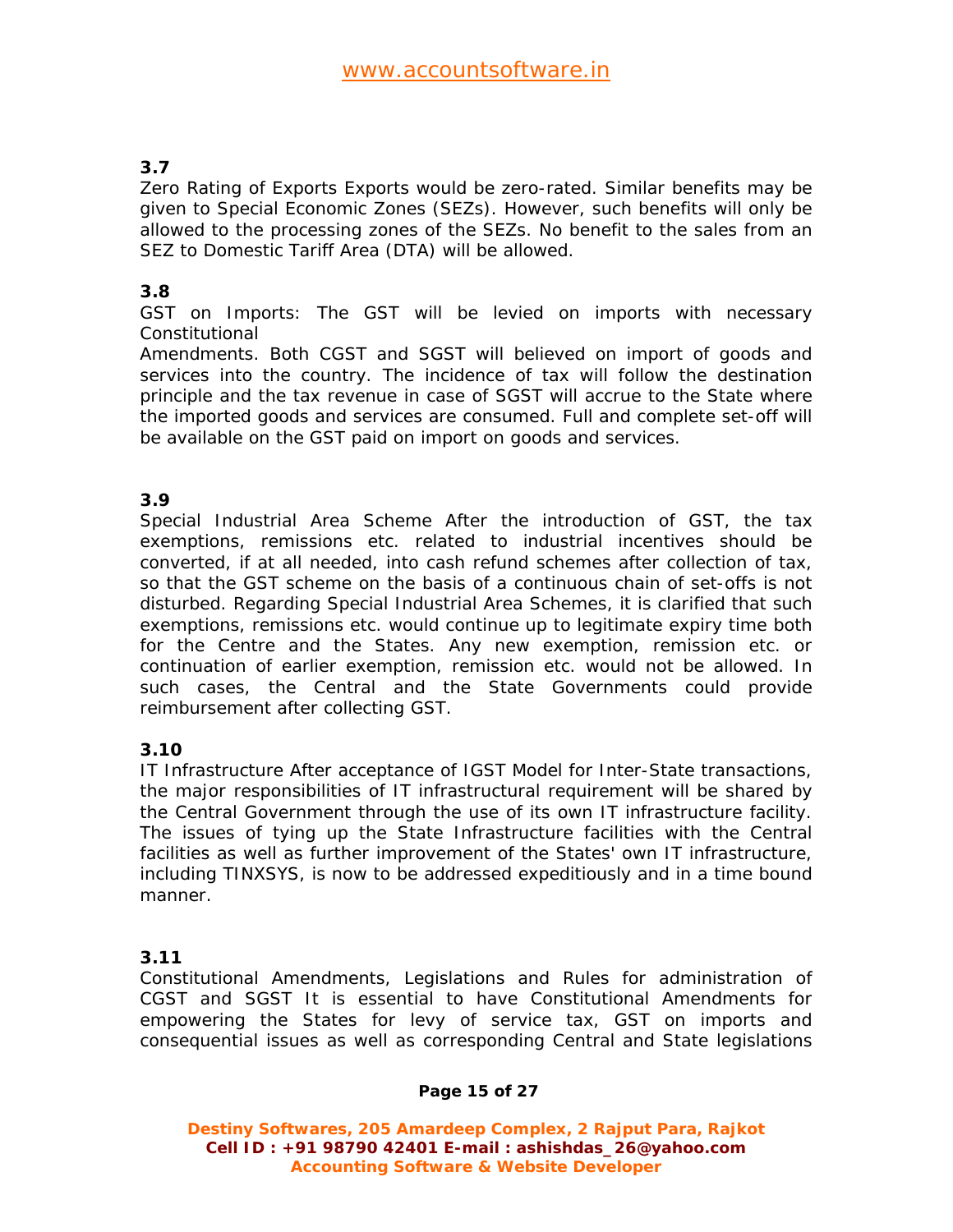with associated rules and procedures. With these specific tasks in view, a Joint Working Group has recently been constituted (September 30, 2009) comprising of the officials of the Central and State Governments to prepare, in a time bound manner a draft legislation for Constitutional Amendment, draft legislation for CGST, a suitable Model Legislation for SGST and rules and procedures for CGST and SGST. Simultaneous steps have also been initiated for drafting of a legislation for IGST and rules and procedures. As a part of this exercise, the Working Group will also address the issues of dispute resolution and advance ruling.

# **3.12**

Harmonious structure of GST and the States' autonomy in a Federal Framework As a part of the exercise on Constitutional Amendment, a special attention would be given, as mentioned earlier in para 3.2, to the formulation of a mechanism for upholding the need for a harmonious structure for GST along with the concern for the States' autonomy in a federal structure.

## **3.13**

Dispute Resolution and Advance Ruling As a part of the exercise on drafting of

legislation, rules and procedures for the administration of CGST and SGST, specific provisions would also be made to the issues of dispute resolution and advance ruling.

### **3.14**

Need for compensation during implementation of GST Despite the sincere attempts being made by the Empowered Committee on the determination of GST rate structure, revenue neutral rates, it is difficult to estimate accurately as to how much the States will gain from service taxes and how much they will lose on account of removal of cascading effect, payment of input tax credit and phasing out of CST. In view of this, it would be essential to provide adequately for compensation for loss that might emerge during the process of implementation of GST for the next five years. This issue may be comprehensively taken care of in the recommendations of the Thirteenth Finance Commission. The payment of this compensation will need to be ensured in terms of special grants to be released to the States duly in every month on the basis of neutrally monitored mechanism.

# **3.15**

With the release of this First Discussion Paper and the Annexure on Frequently Asked

Questions and Answers on GST, interaction with the representatives of industry, trade and agriculture would begin immediately at the national level, and then also simultaneously at the State levels. Similarly awareness

#### **Page 16 of 27**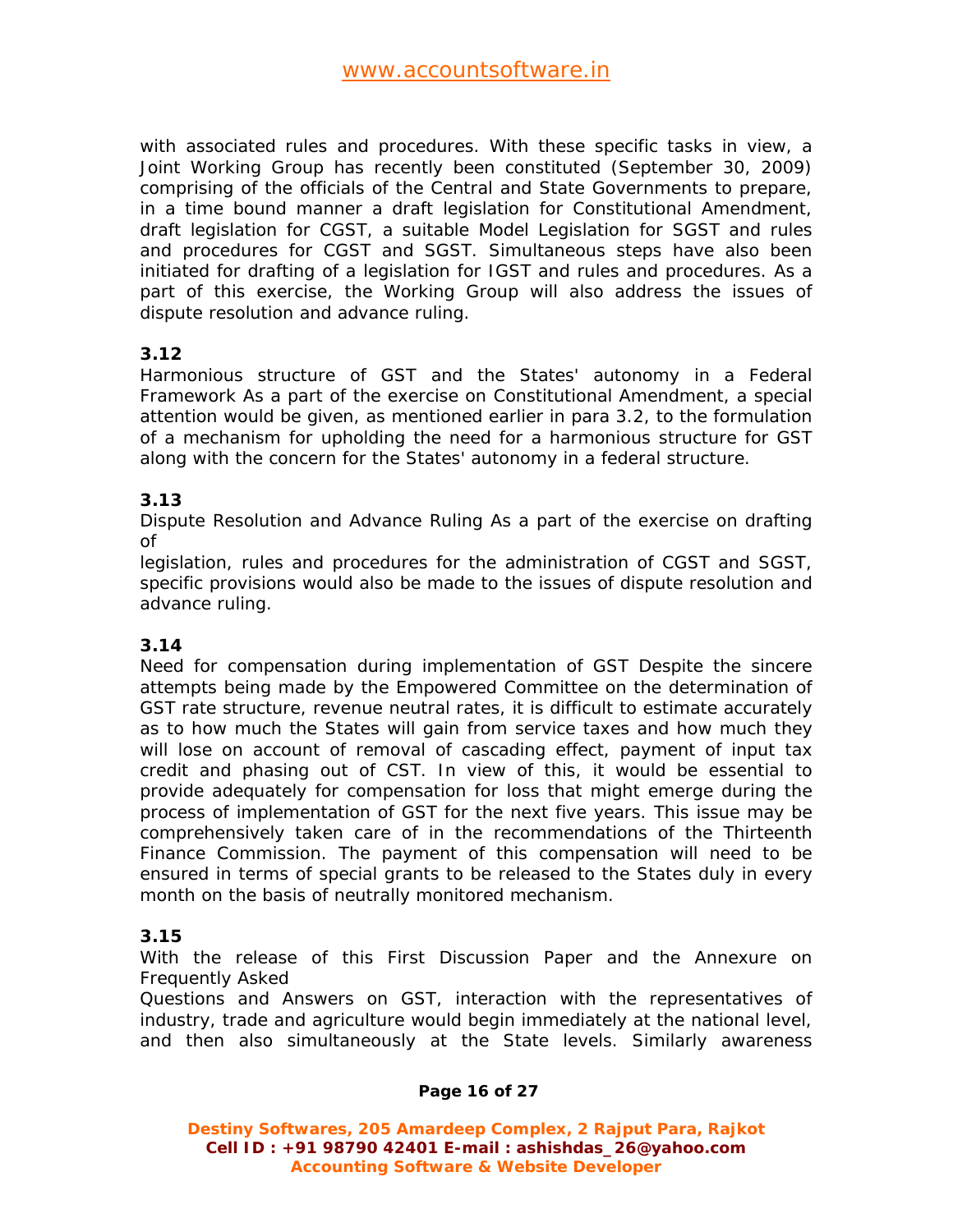campaign for common consumers would also be initiated at the same time. As a part of the discussion and campaign, the views of the industry, trade and agriculture as well as consumers are being sought in a structured and time bound manner.

## **Annexure Frequently Asked Questions and Answers on GST**

## **Question 1 : What is the justification of GST ?**

**Answer** : There was a burden of "tax on tax" in the pre-existing Central excise duty of the Government of India and sales tax system of the State Governments. The introduction of Central VAT (CENVAT) has removed the cascading burden of "tax on tax" to a good extent by providing a mechanism of "set off" for tax paid

on inputs and services upto the stage of production, and has been an improvement over the pre-existing Central excise duty. Similarly, the introduction of VAT in the States has removed the cascading effect by giving set-off for tax paid on inputs as well as tax paid on previous purchases and has again been an

Improvement over the previous sales tax regime. But both the CENVAT and the

States VAT have certain incompleteness. The incompleteness in CENVAT is that it has yet not been extended to include chain of value addition in the distributive

29 trade below the stage of production. It has also not included several Central taxes, such as Additional Excise Duties, Additional Customs Duty, Surcharges etc. in the overall framework of CENVAT, and thus kept the benefits of

Comprehensive input tax and service tax set-off out of the reach of manufacturers/ dealers. The introduction of GST will not only include

Comprehensively more indirect Central taxes and integrates goods and services taxes for setoff relief, but also capture certain value addition in the distributive trade. Similarly, in the present State-level VAT scheme, CENVAT load on the goods has not yet been removed and the cascading effect of that part of tax burden has remained unrelieved. Moreover, there are several taxes in the States, such as, Luxury Tax, Entertainment Tax, etc. which have still not been subsumed in the VAT. Further, there has also not been any integration of VAT on goods with tax on services at the State level with removal of cascading effect of service tax. In addition, although the burden of Central Sales Tax (CST) on inter-State movement of goods has been lessened with reduction of CST rate from 4% to

2%, this burden has also not been fully phased out. With the introduction of GST at the State level, the additional burden of CENVAT and services tax would be comprehensively removed, and a continuous chain of set-off from

#### **Page 17 of 27**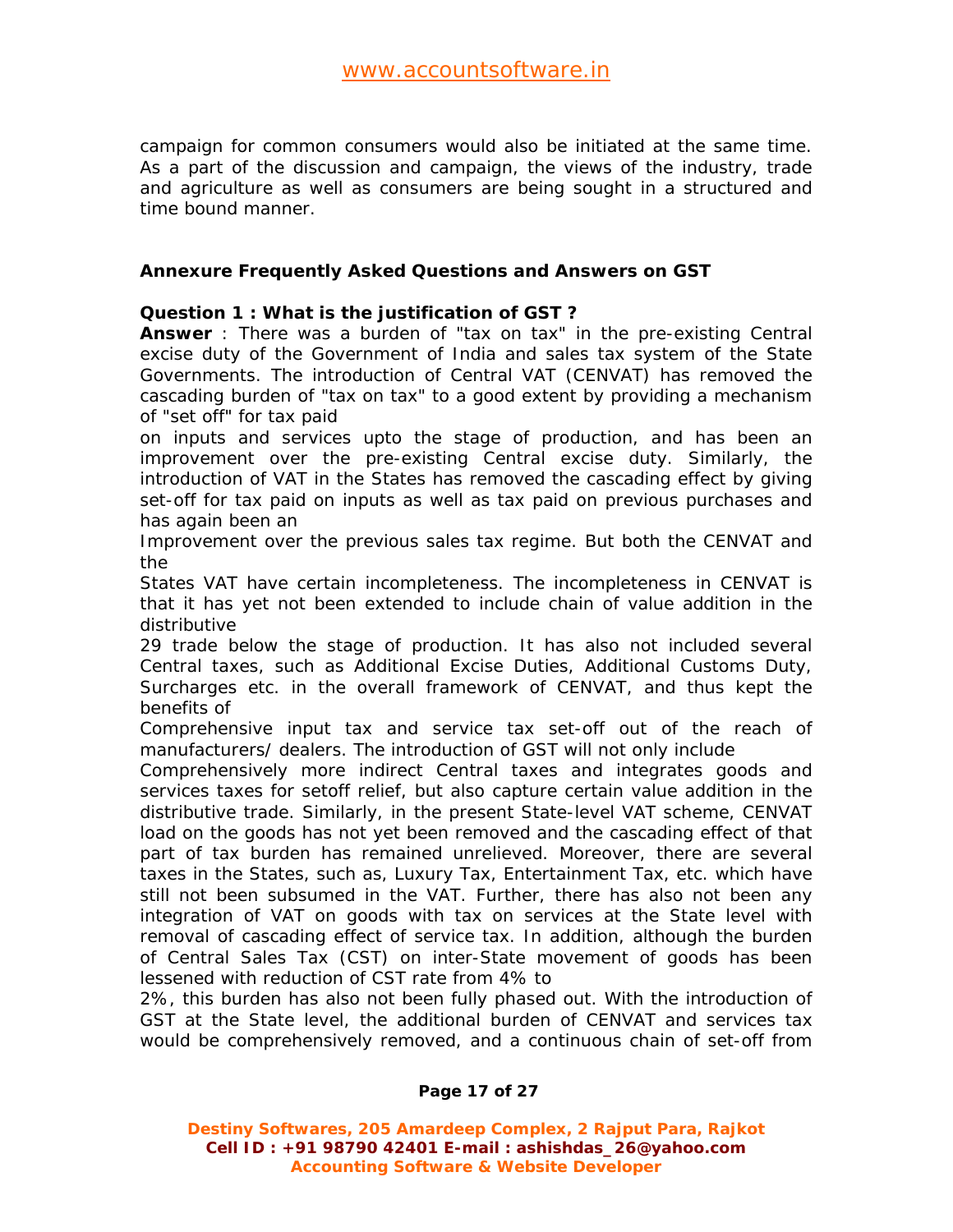the original producer's point and service provider's point up to the retailer's level would be established which would eliminate the burden of all cascading effects, including the burden of CENVAT and service tax. This is the essence of GST. Also, major Central and State taxes will get subsumed into GST which will reduce the multiplicity of taxes, and thus bring down the compliance cost. With GST, the

Burden of CST will also be phased out. Thus GST is not simply VAT plus Service tax, but a major improvement over the previous system of VAT and disjointed services tax - a justified step forward.

## **Question 2. What is GST? How does it work ?**

**Answer** : As already mentioned in answer to Question 1, GST is a tax on goods and services with comprehensive and continuous chain of set-off benefits from the producer's point and service provider's point upto the retailer's level. It is essentially a tax only on value addition at each stage, and a supplier at each stage is permitted to set-off, through a tax credit mechanism, the GST paid on the purchase of goods and services as available for set-off on the GST to be paid on the supply of goods and services. The final consumer will thus bear only

the GST charged by the last dealer in the supply chain, with set-off benefits at all the previous stages. The illustration shown below indicates, in terms of a hypothetical example with a manufacturer, one wholesaler and one retailer, how GST will work. Let us suppose that GST rate is 10%, with the manufacturer making value addition of Rs.30 on his purchases worth Rs.100 of input of goods and services used in the manufacturing process. The manufacturer will then pay net GST of Rs. 3 after setting-off Rs. 10 as GST paid on his inputs (i.e. Input Tax

Credit) from gross GST of Rs. 13. The manufacturer sells the goods to the wholeseller. When the wholeseller sells the same goods after making value addition of (say), Rs. 20, he pays net GST of only Rs. 2, after setting-off of Input

Tax Credit of Rs. 13 from the gross GST of Rs. 15 to the manufacturer. Similarly, when a retailer sells the same goods after a value addition of (say) Rs. 10, he pays net GST of only Re.1, after setting-off Rs.15 from his gross GST of Rs. 16 paid to wholeseller. Thus, the manufacturer, wholeseller and retailer have to

pay only Rs. 6 (= Rs.  $3+Rs$ .  $2+Re$ . 1) as GST on the value addition along the entire value chain from the producer to the retailer, after setting-off GST paid at the earlier stages. The overall burden of GST on the goods is thus much less.

This is shown in the table below. The same illustration will hold in the case of final service provider as well.

Table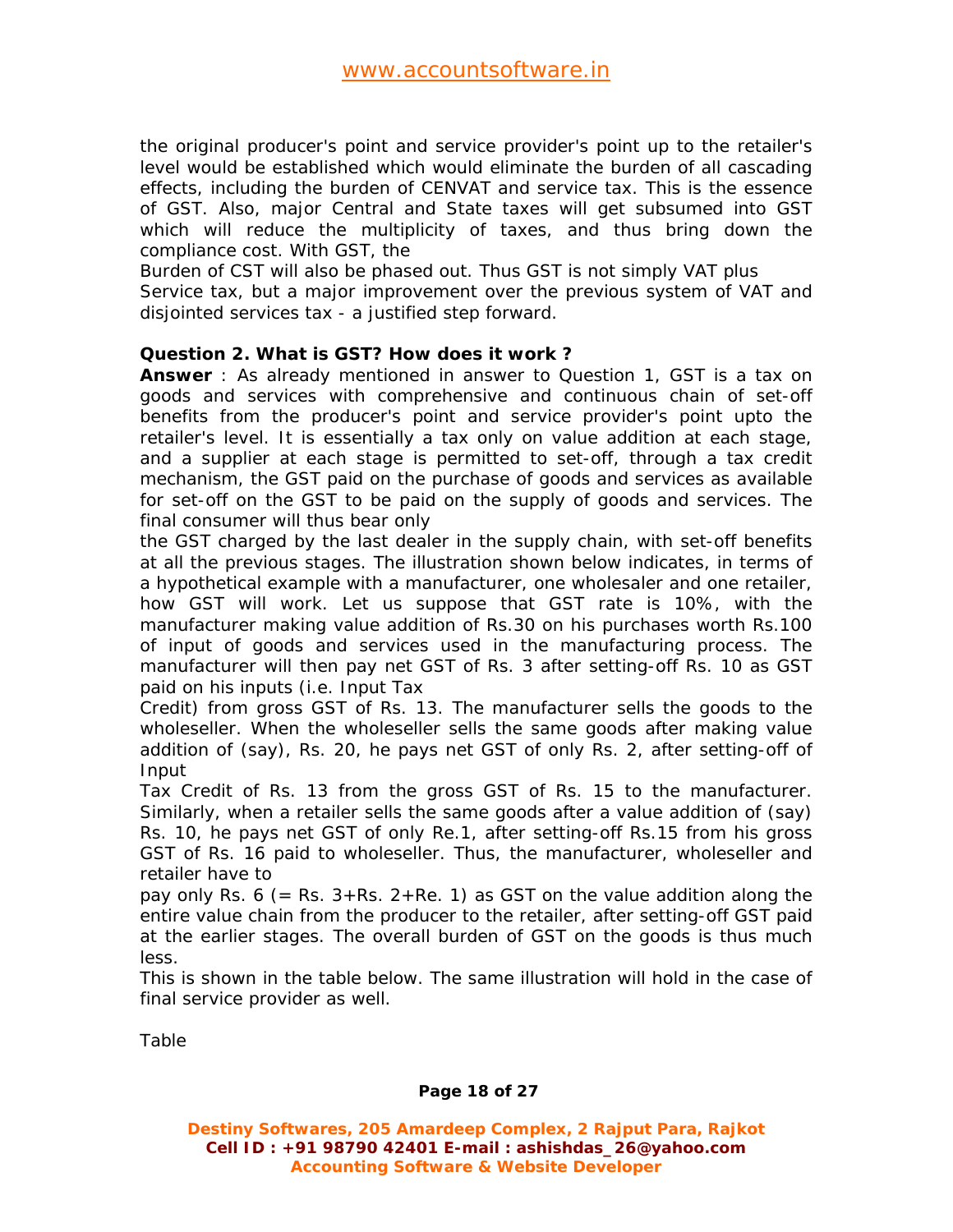| 0f<br>Stage<br>Purchase<br>supply value<br>Οf<br>chain Input | Value<br>addition | Value<br>at<br>which<br>supply<br>of goods<br>and<br>services<br>made to<br>next stage | Rate<br><b>of</b><br><b>GST</b> | GST on<br>output | Net<br>Input<br>$GST =$<br>Tax GST on<br>credit<br>output<br>Input<br>tax credit |
|--------------------------------------------------------------|-------------------|----------------------------------------------------------------------------------------|---------------------------------|------------------|----------------------------------------------------------------------------------|
| Manufacturer<br>100                                          | 30                | 130                                                                                    | 10%                             | 13               | $10 13 - 10 = 3$                                                                 |
| Whole<br>seller<br>130                                       | 20                | 150                                                                                    | 10%                             | 15               | $13 15 - 13 = 2$                                                                 |
| Retailer 150                                                 | 10                | 160                                                                                    | 10%                             | 16               | $15 16 - 15 = 1$                                                                 |

**Question 3 : How can the burden of tax, in general, fall under GST ?** 

**Answer** : As already mentioned in Answer to Question 1, the present forms of CENVAT and State VAT have remained incomplete in removing fully the cascading burden of taxes already paid at earlier stages. Besides, there are several other taxes, which both the Central Government and the State Government levy on production, manufacture and distributive trade, where no set-off is available in the form of input tax credit. These taxes add to the cost of goods and services through "tax on tax" which the final consumer has to bear. Since, with the introduction of GST, all the cascading effects of CENVAT and service tax would be removed with a continuous chain of set-off from the

producer's point to the retailer's point, other major Central and State taxes would be subsumed in GST and CST will also be phased out, the final net burden of tax on goods, under GST would, in general, fall. Since there would be a transparent and complete chain of set-offs, this will help widening the coverage of tax base

and improve tax compliance. This may lead to higher generation of revenues which may in turn lead to the possibility of lowering of average tax burden.

# **Question 4 : How will GST benefit industry, trade and agriculture ?**

**Answer** : As mentioned in Answer to Question 3, the GST will give more relief to industry, trade and agriculture through a more comprehensive and wider coverage of input tax set-off and service tax set-off, subsuming of several Central and State taxes in the GST and phasing out of CST. The

### **Page 19 of 27**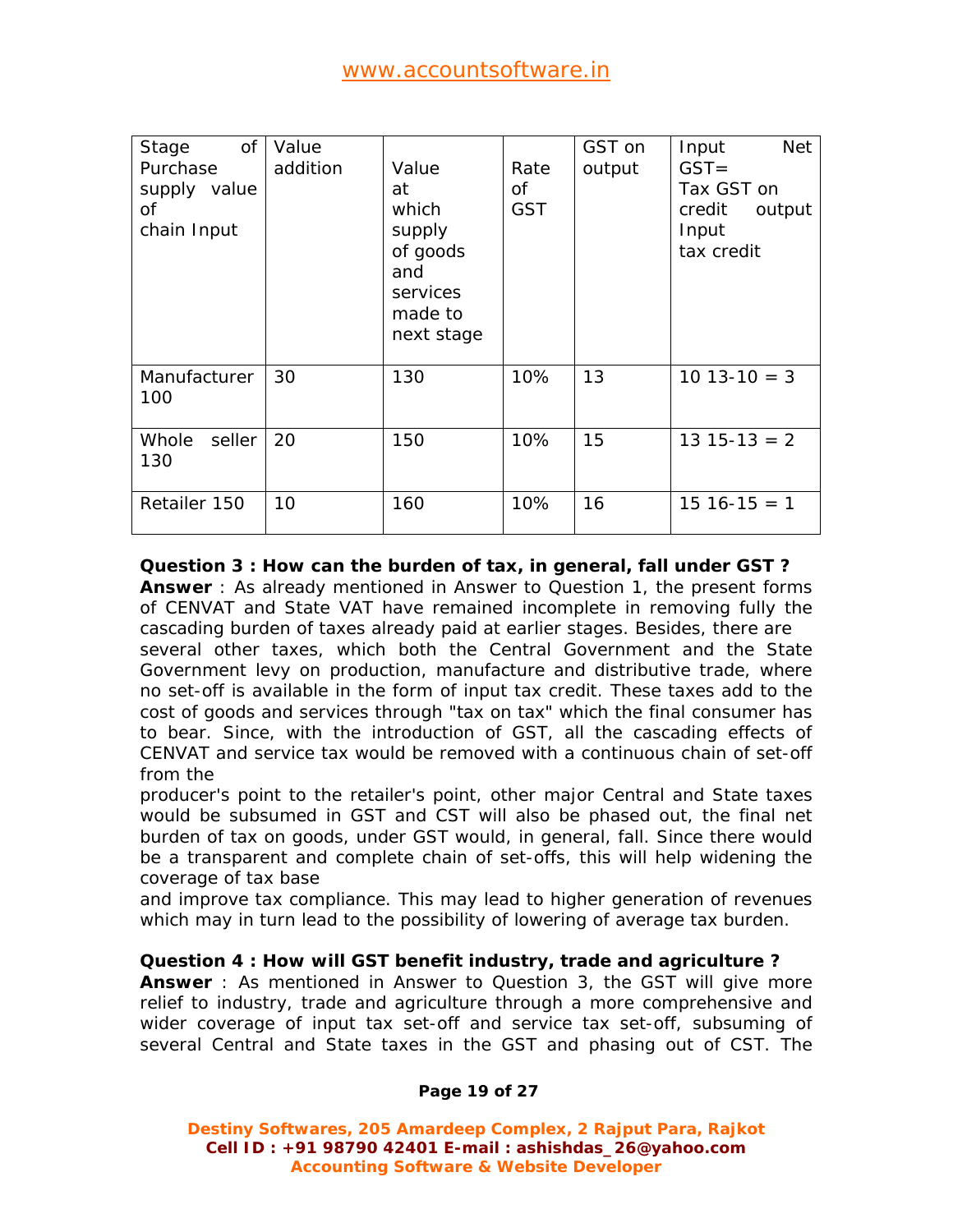transparent and complete chain of set-offs which will result in widening of tax base and better tax compliance may also lead to lowering of tax burden on an average dealer in industry, trade and agriculture.

# **Question 5 : How will GST benefit the exporters?**

**Answer :** The subsuming of major Central and State taxes in GST, complete and comprehensive setoff of input goods and services and phasing out of Central Sales Tax (CST) would reduce the cost of locally manufactured goods and services. This will increase the competitiveness of Indian goods and services in the international market and give boost to Indian exports. The uniformity

in tax rates and procedures across the country will also go a long way in reducing the compliance cost.

## **Question 6 : How will GST benefit the small entrepreneurs and small traders?**

**Answer :** The present threshold prescribed in different State VAT Acts below which VAT is not applicable varies from State to State. The existing threshold of goods under State VAT is Rs. 5 lakhs for a majority of bigger States and a lower threshold for North Eastern States and Special Category States. A uniform State GST threshold across States is desirable and, therefore, the Empowered Committee has recommended that a threshold of gross annual turnover of Rs. 10 lakh both for goods and services for all the States and Union Territories may be adopted with adequate compensation for the States (particularly, the States in North-Eastern Region and Special Category States) where lower threshold had prevailed in the VAT regime. Keeping in view the interest of small traders and small scale industries and to avoid dual control, the States considered that the

threshold for Central GST for goods may be kept at Rs.1.5 crore and the threshold for services should also be appropriately high. This raising of threshold will protect the interest of small traders. A Composition scheme for small

traders and businesses has also been envisaged under GST as will be detailed in Answer to Question 14. Both these features of GST will adequately protect the interests of small traders and small scale industries.

# **Question 7 : How will GST benefit the common consumers?**

**Answer :** As already mentioned in Answer to Question 3, with the introduction of GST, all the cascading effects of CENVAT and service taxwill be more comprehensively removed with a continuous chain of set-off from the producer's

point to the retailer's point than what was possible under the prevailing CENVAT and VAT regime. Certain major Central and State taxes will also be subsumed in GST and CST will be phased out. Other things remaining the

### **Page 20 of 27**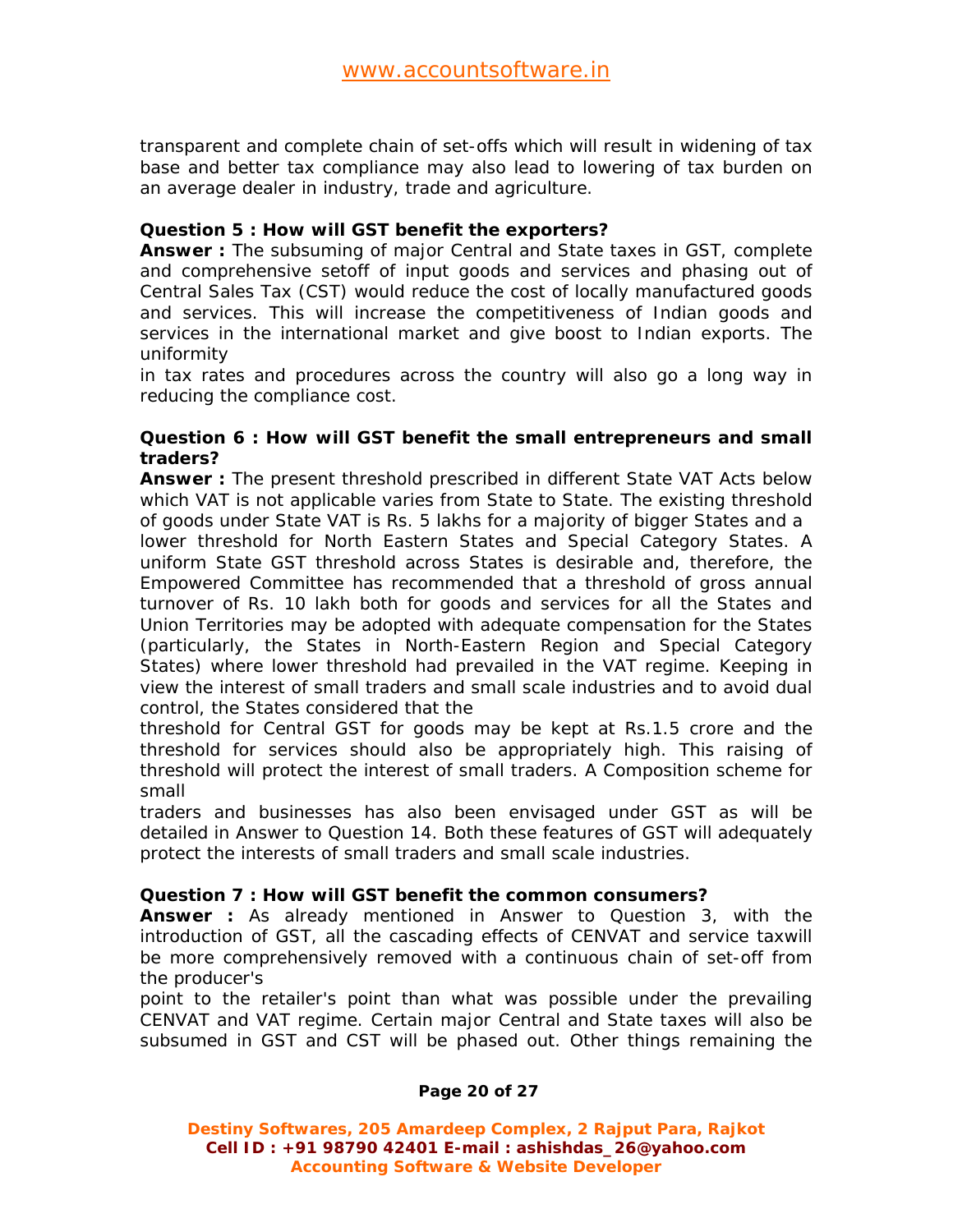same, the burden of tax on goods would, in general, fall under GST and that would benefit the consumers.

## **Question 8 : What are the salient features of the proposed GST model?**

**Answer :** The salient features of the proposed model are as follows:

(i) Consistent with the federal structure of the country, the GST will have two components: one levied by the Centre (hereinafter referred to as Central GST), and the other levied by the States (hereinafter referred to as State GST).

This dual GST model would be implemented through multiple statutes (one for CGST and SGST statute for every State). However, the basic features of law such as chargeability, definition of taxable event and taxable person, measure of levy including valuation provisions, basis of classification etc. would be uniform

across these statutes as far as practicable. (ii) The Central GST and the State GST would be applicable to all transactions of goods and services except the exempted goods and services, goods which are outside the purview of GST and the transactions which are below the prescribed threshold limits. 37

(iii) The Central GST and State GST are to be paid to the accounts of the Centre and the States separately.

(iv) Since the Central GST and State GST are to be treated separately, in eneral, taxes paid against the Central GST shall be allowed to be taken as input tax credit (ITC) for the Central GST and could be utilized only against the payment of Central GST. The same principle will be applicable for the State GST.

(v) Cross utilisation of ITC between the Central GST and the State GST would, in

general, not be allowed.

(vi) To the extent feasible, uniform procedure for collection of both Central GST and State GST would be prescribed in the respective legislation for Central GST and State GST.

(vii) The administration of the Central GST would be with the Centre and for State GST with the States.

(viii) The taxpayer would need to submit periodical returns to both the Central GST authority and to the concerned State GST authorities. 38

(ix) Each taxpayer would be allotted a PAN-linked taxpayer identification number

with a total of 13/15 digits. This would bring the GST PAN-linked system in line with the prevailing PAN-based system for Income tax facilitating data exchange and taxpayer compliance. The exact design would be worked out in consultation with the Income-Tax Department.

(x) Keeping in mind the need of tax payers convenience, functions such as assessment, enforcement, scrutiny and audit would be undertaken by the authority which is collecting the tax, with information sharing between the

### **Page 21 of 27**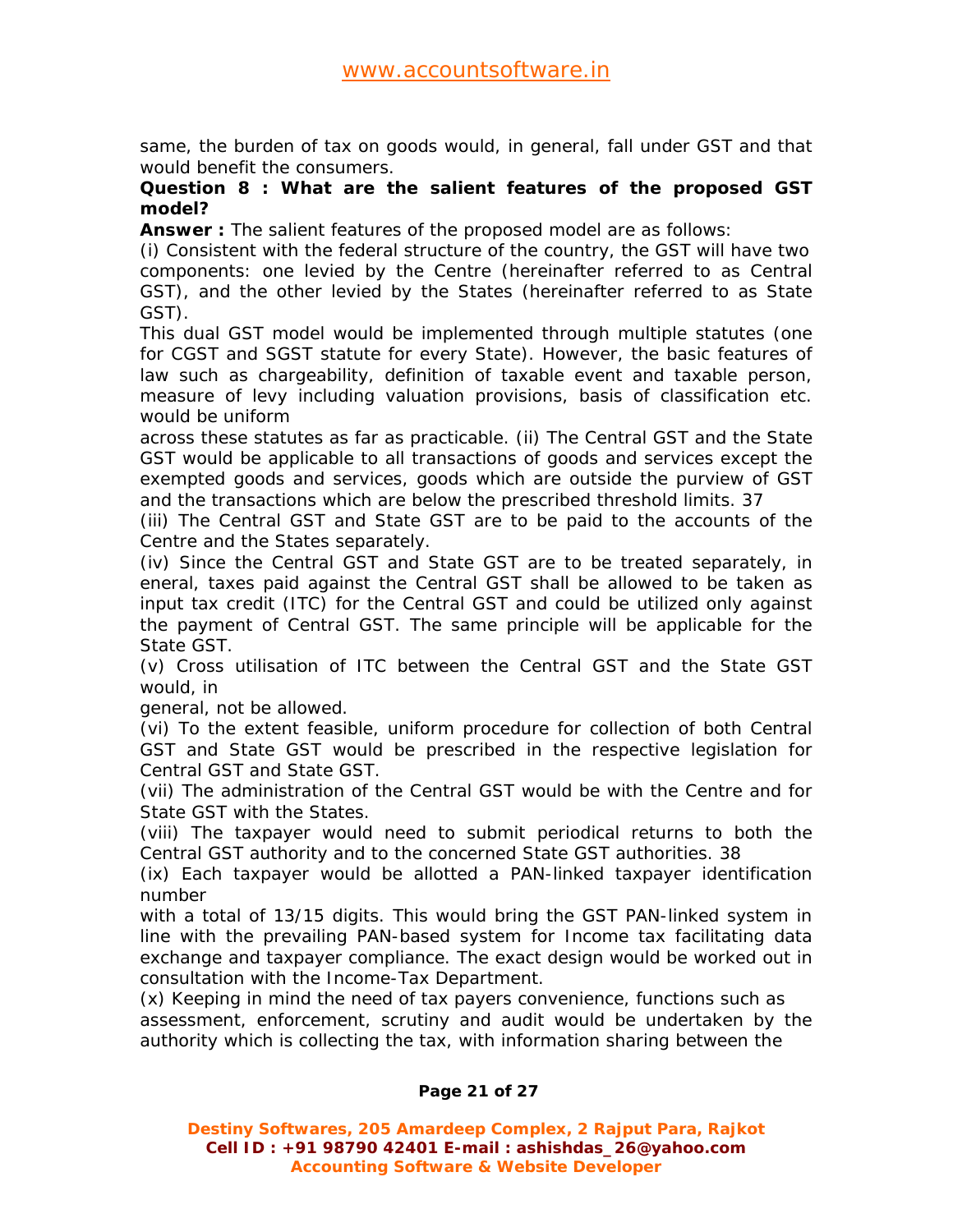Centre and the States.

## **Question 9 : Why is Dual GST required ?**

**Answer :** India is a federal country where both the Centre and the States have been assigned the powers to levy and collect taxes through appropriate legislation. Both the levels of Government have distinct responsibilities to

perform according to the division of powers prescribed in the Constitution for which they need to raise resources. A dual GST will, therefore, be in keeping with the Constitutional requirement of fiscal federalism.

# **Question 10 : How would a particular transaction of goods and services be taxed simultaneously under Central GST (CGST) and State GST**

### **(SGST)?**

**Answer :** The Central GST and the State GST would be levied simultaneously on every transaction of supply of goods and services except the exempted goods and services, goods which are outside the purview of GST and the transactions

which are below the prescribed threshold limits. Further, both would be levied on the same price or value unlike State VAT which is levied on the value of the goods inclusive of CENVAT. While the location of the supplier and the recipient within the country is immaterial for the purpose of CGST, SGST would be chargeable only when the supplier and the recipient are both located within the State.

Illustration I : Suppose hypothetically that the rate of CGST is 10% and that of SGST is 10%. When a wholesale dealer of steel in Uttar Pradesh supplies steel bars and rods to a construction company which is also located within the same State for , say Rs. 100, the dealer would charge CGST of Rs. 10 and SGST

of Rs. 10 in addition to the basic price of the goods. He would be required to deposit the CGST component into a Central Government account while the SGST portion into the account of the concerned State Government. Of course,

he need not actually pay Rs. 20 (Rs.  $10 +$  Rs. 10) in cash as he would be entitled to set-off this liability against the CGST or SGST paid on his purchases (say, inputs). But for paying CGST he would be allowed to use only the credit of CGST paid on his purchases while for SGST he can utilize the credit of SGST alone. In other words, CGST credit cannot, in general, be used for payment of SGST. Nor can SGST credit be used for payment of CGST.

Illustration II: Suppose, again hypothetically, that the rate of CGST is 10% and that of SGST is 10%. When an advertising company located in Mumbai supplies advertising services to a company manufacturing soap also located within the State of Maharashtra for, let us say Rs. 100, the ad company

### **Page 22 of 27**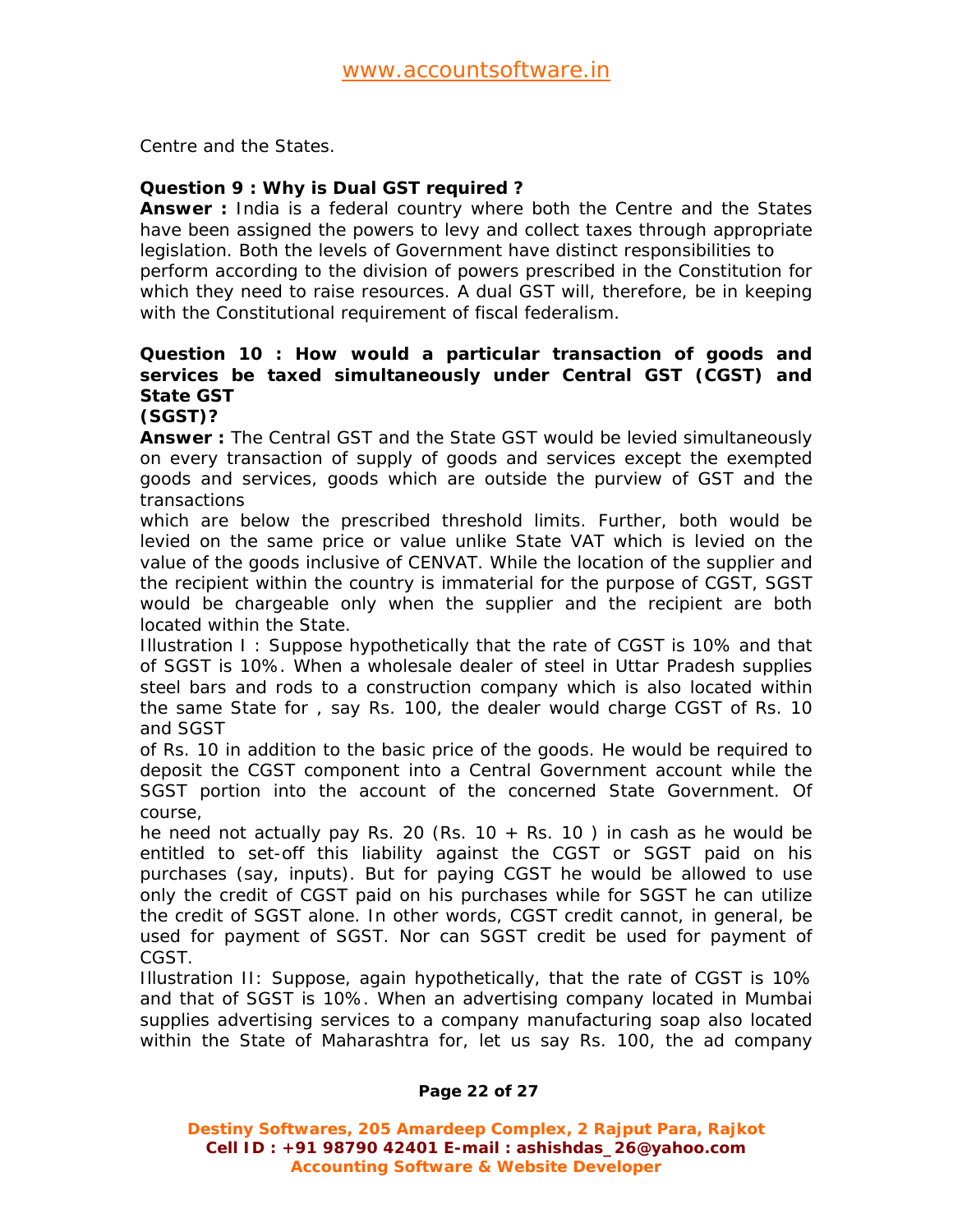would charge CGST of Rs. 10 as well as SGST of Rs. 10 to the basic value of the service. He would be required to deposit the CGST component into a Central Government account while the SGST portion into the account of the concerned State

Government. Of course, he need not again actually pay Rs. 20 (Rs. 10+Rs. 10) in cash as it would be entitled to set-off this liability against the CGST or SGST paid on his purchase (say, of inputs such as stationery, office equipment,

services of an artist etc). But for paying CGST he would be allowed to use only the credit of CGST paid on its purchase while for SGST he can utilise the credit of SGST alone. In other words, CGST credit cannot, in general, be used for payment of SGST. Nor can SGST credit be used for payment of CGST.

## **Question 11 : Which Central and State taxes are proposed to be subsumed under GST ?**

**Answer :** The various Central, State and Local levies were examined to identify their possibility of being subsumed under GST. While identifying, the following principles were kept in mind:

(i) Taxes or levies to be subsumed should be primarily in the nature of indirect taxes, either on the supply of goods or on the supply of services.

(ii) Taxes or levies to be subsumed should be part of the transaction chain which

commences with import/ manufacture/ production of goods or provision of services at one end and the consumption of goods and services at the other.

(iii) The subsumation should result in free flow of tax credit in intra and inter-State levels.

(iv) The taxes, levies and fees that are not specifically related to supply of goods & services should not be subsumed under GST.

(v) Revenue fairness for both the Union and the States individually would need to be attempted. On application of the above principles, the Empowered Committee has recommended that the following Central Taxes should be, to begin

with, subsumed under the Goods and Services Tax:

(i) Central Excise Duty

(ii) Additional Excise Duties

(iii)The Excise Duty levied under the Medicinal and Toiletries Preparation Act (iv) Service Tax

(v) Additional Customs Duty, commonly known as Countervailing Duty (CVD)

(vi) Special Additional Duty of Customs 4% (SAD)

(vii) Surcharges, and

(viii) Cesses. The following State taxes and levies would be, to begin with, subsumed under GST:

(i) VAT / Sales tax

(ii) Entertainment tax (unless it is levied by the local bodies).

### **Page 23 of 27**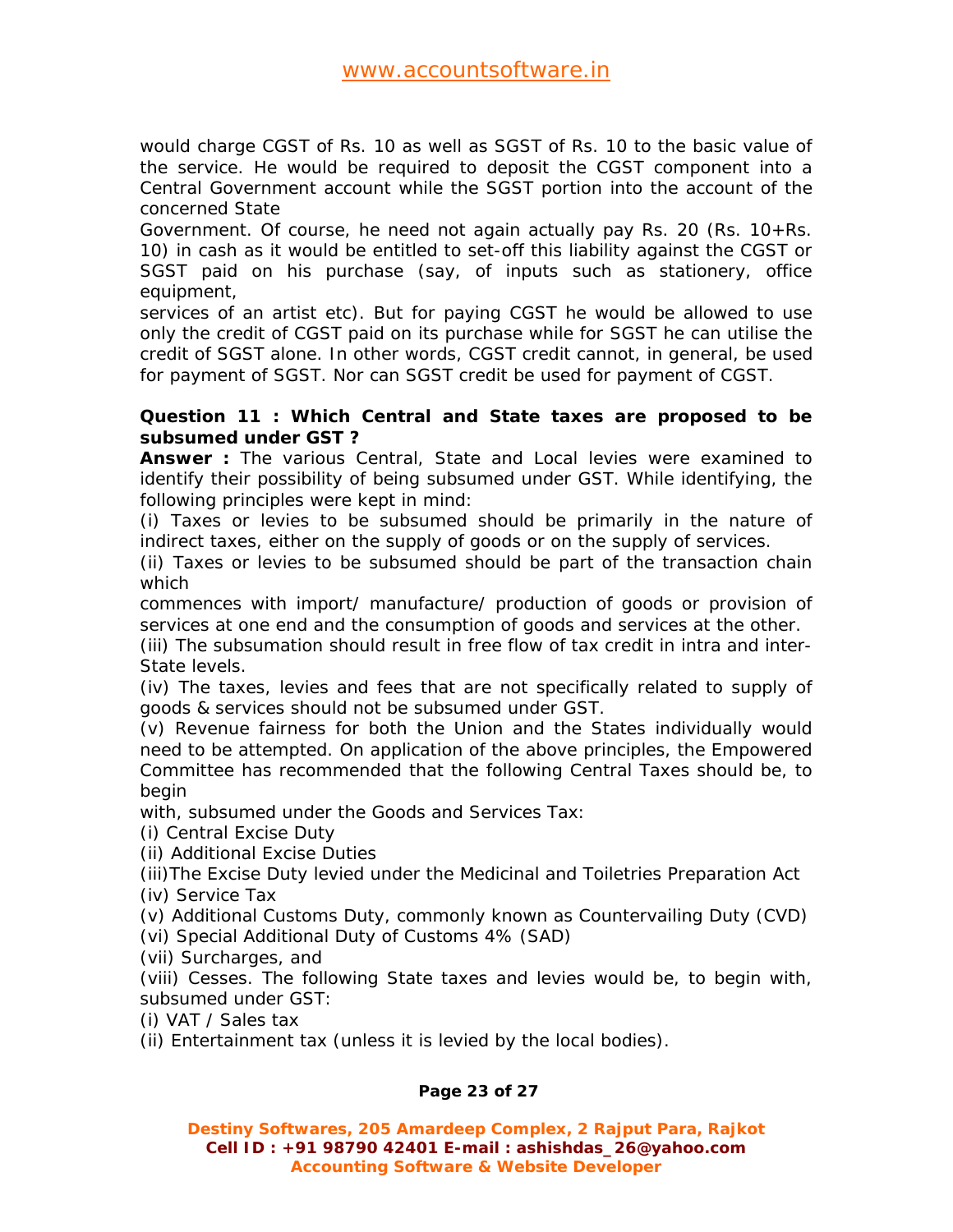(iii) Luxury tax

(iv) Taxes on lottery, betting and gambling.

(v) State Cesses and Surcharges in so far as they relate to supply of goods and services.

(vi) Entry tax not in lieu of Octroi. Purchase tax: Some of the States felt that they

are getting substantial revenue from Purchase Tax and, therefore, it should not be subsumed under GST while majority of the States were of the view that no such exemptions should be given. The difficulties of the foodgrain producing States was appreciated as substantial revenue is being earned by them from Purchase Tax and it was, therefore, felt that in case Purchase Tax has to be subsumed then adequate and continuing compensation has to be provided

to such States. This issue is being discussed in consultation with the Government of India. 44 Tax on items containing Alcohol: Alcoholic

beverages would be kept out of the purview of GST. Sales Tax/VAT could be continued to be levied on alcoholic beverages as per the existing practice. In case it has been made Vatable by some States, there is no objection to that. Excise Duty, which is presently levied by the States may not also be affected.

Tax on Tobacco products: Tobacco products would be subjected to GST with ITC. Centre may be allowed to levy excise duty on tobacco products over and above GST with ITC. Tax on Petroleum Products: As far as petroleum products are concerned, it was decided that the basket of petroleum products, i.e. crude, motor spirit (including ATF) and HSD would be kept outside GST as is the prevailing practice in India. Sales Tax could continue to be levied by the States on these products with prevailing floor rate. Similarly, Centre could also continue its levies. A final view whether Natural Gas should be kept outside the GST will be taken after further deliberations. Taxation of Services : As indicated earlier,

both the Centre and the States will have concurrent power to levy tax on goods and services. In the case of States, the principle for taxation of intra-State and inter-State has already been formulated by the Working Group of **Principal** 

Secretaries/Secretaries of Finance/Taxation and Commissioners of Trade Taxes with senior representatives of Department of Revenue, Government of India. For inter-State transactions an innovative model of Integrated GST will be adopted by appropriately aligning and integrating CGST and IGST.

### **Question 12 : What is the rate structure proposed under GST ?**

**Answer :** The Empowered Committee has decided to adopt a two-rate structure -a lower rate for necessary items and items of basic importance and a standard rate for goods in general. There will also be a special rate for precious metals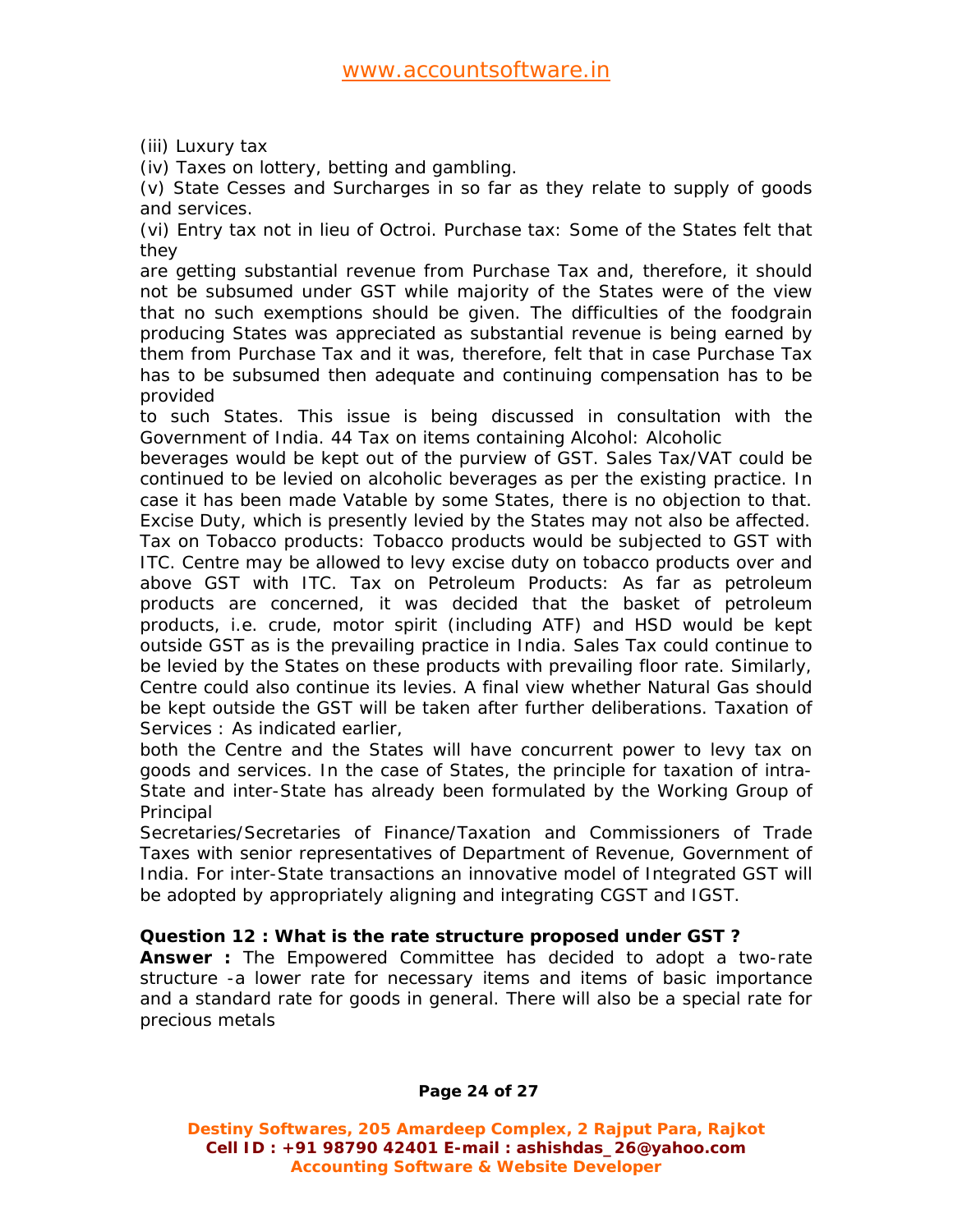and a list of exempted items. For upholding of special needs of each State as well as a balanced approach to federal flexibility, it is being discussed whether the exempted list under VAT regime including Goods of Local Importance may be retained in the exempted list under State GST in the initial years. It is also being discussed whether the Government of India may adopt, to begin with, a similar approach towards exempted list under the CGST. For CGST relating to goods, the States considered that the Government of India might also have a two-rate structure, with conformity in the levels of rate with the SGST.

For taxation of services, there may be a single rate for both CGST and SGST. The exact value of the SGST and CGST rates, including the rate for services, will

be made known duly in course of appropriate legislative actions.

## **Question 13: What is the concept of providing threshold exemption for GST?**

**Answer** : Threshold exemption is built into a tax regime to keep small traders out of tax net. This has three-fold objectives: a)It is difficult to administer small traders and cost of administering of such traders is very high in comparison to the tax paid by them. b)The compliance cost and compliance effort would be saved for such small traders. c)Small traders get relative advantage over large enterprises on account of lower tax incidence. The present thresholds prescribed in different State VAT Acts below which VAT is not applicable varies from State to State. A uniform State GST threshold across States is desirable and, therefore, as already mentioned in Answer to Question 6, it has been considered that a threshold of gross annual turnover of Rs. 10 lakh both for goods and services for all the States and Union Territories might be adopted with adequate compensation for the States (particularly, the States in North-Eastern Region

and Special Category States) where lower threshold had prevailed in the VAT regime. Keeping in view the interest of small traders and small scale industries and to avoid dual control, the States also considered that the threshold for Central GST for goods may be kept Rs.1.5 Crore and the threshold for services should also be appropriately high.

### **Question 14 : What is the scope of composition and compounding scheme under GST?**

**Answer :** As already mentioned in Answer to Question 6, a Composition /Compounding Scheme will be an important feature of GST to protect the interests of small traders and small scale industries. The Composition /Compounding scheme for the purpose of GST should have an upper ceiling on

gross annual turnover and a floor tax rate with respect to gross annual turnover. In particular there will be a compounding cut-off at Rs. 50 lakhs of

### **Page 25 of 27**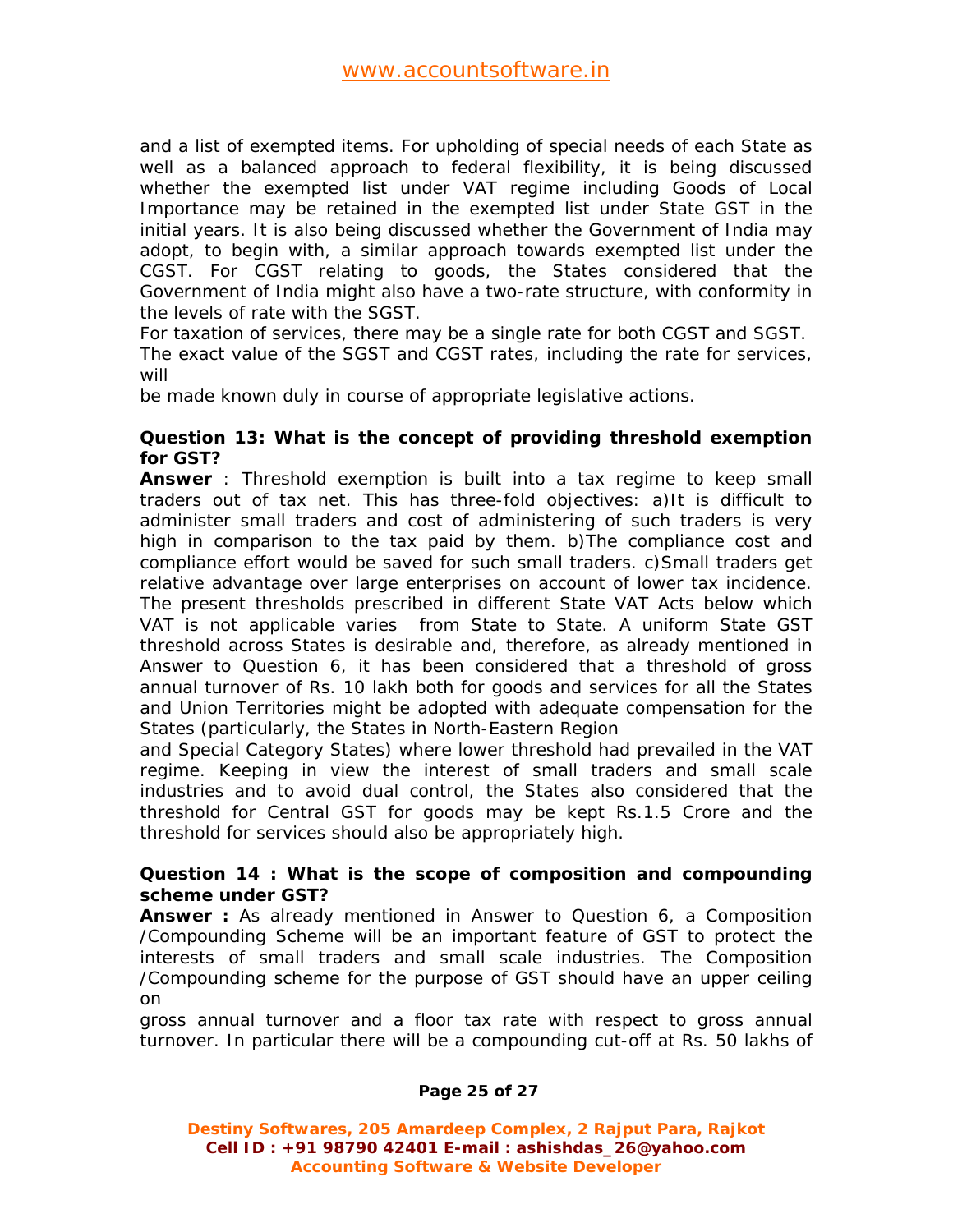the gross annual turnover and the floor rate of 0.5% across the States. The scheme

would allow option for GST registration for dealers with turnover below the compounding cut-off.

## **Question 15 : How will imports be taxed under GST ?**

**Answer :** With Constitutional Amendments, both CGST and SGST will be levied on import of goods and services into the country. The incidence of tax will follow the destination principle and the tax revenue in case of SGST will accrue to the State where the imported goods and services are consumed. Full and complete set-off will be available on the GST paid on import on goods and services.

## **Question 16 : Will cross utilization of credits between goods and services be allowed under GST regime?**

**Answer :** Cross utilization of credit of CGST between goods and services would be allowed. Similarly, the facility of cross utilization of credit will be available in case of SGST. However, the cross utilization of CGST and SGST would generally not be allowed except in the case of inter-State supply of goods and

services under the IGST model which is explained in answer to the next question.

## **Question 17 : How will be Inter-State Transactions of Goods and Services be taxed under GST in terms of IGST method ?**

**Answer :** The Empowered Committee has accepted the recommendation for adoption of IGST model for taxation of inter-State transaction of Goods and Services. The scope of IGST Model is that Centre would levy IGST which would be CGST plus SGST on all inter-State transactions of taxable goods and services. The inter-State seller will pay IGST on value addition after adjusting available credit of IGST, CGST, and SGST on his purchases. The Exporting State will transfer to the Centre the credit of SGST used in payment of IGST. The Importing dealer will claim credit of IGST while discharging his output tax liability in his own State. The Centre will transfer to the importing State the credit of IGST used in payment of SGST. The relevant information is also submitted to the Central Agency which will act as a clearing house mechanism, verify the claims and inform the respective governments to transfer the funds. The major advantages of IGST Model are: a) Maintenance of uninterrupted ITC chain on inter-State transactions.

b) No upfront payment of tax or substantial blockage of funds for the inter-State seller or buyer.